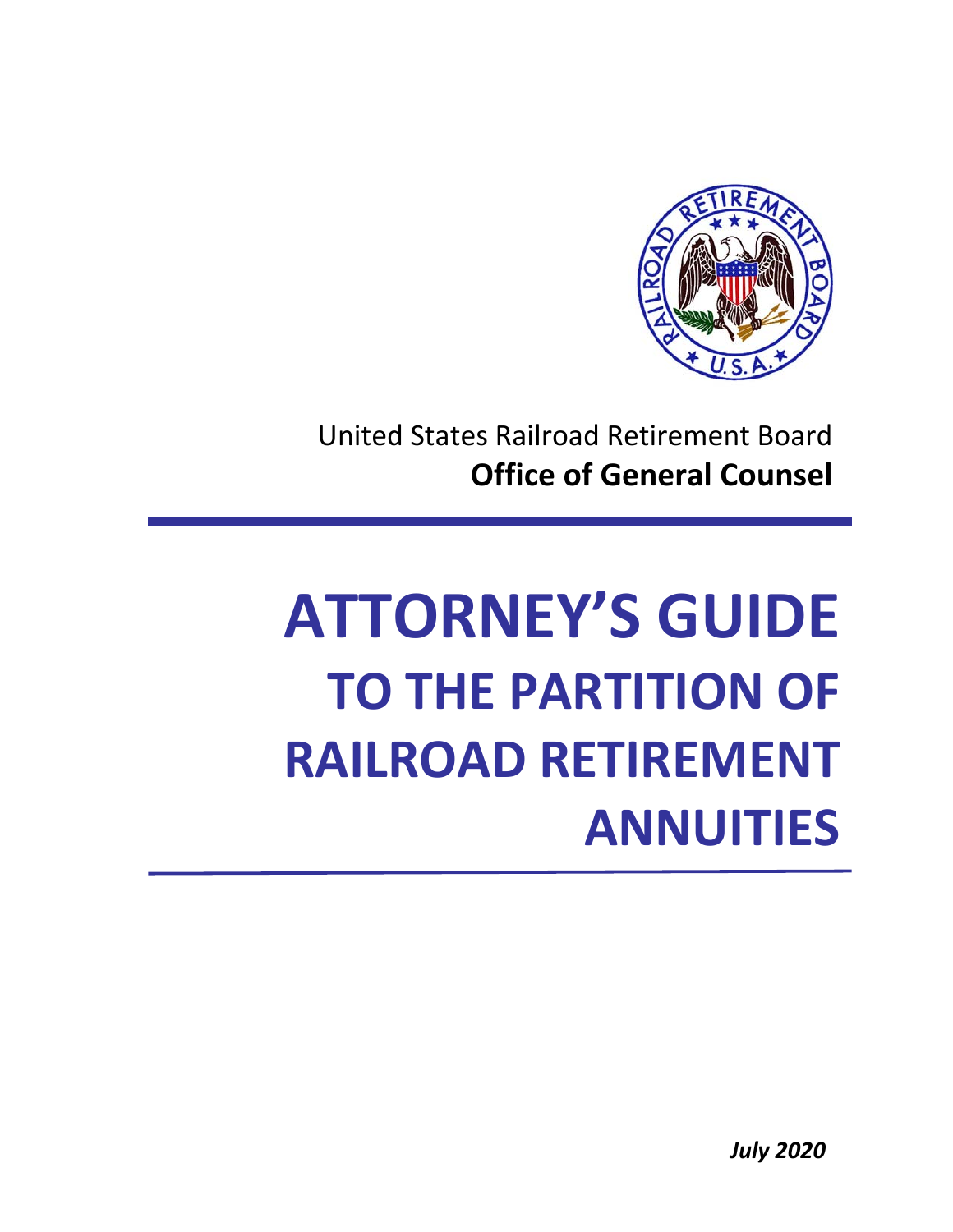## **Purpose of This Guide**

 *divorce, annulment, or legal separation. It explains how to effect an annuity partition in compliance with the Railroad This booklet is a guide to the partition of employee railroad retirement annuities as property in a state court action for Retirement Act (45 U.S.C.* §§ *231-231-v) and the regulations of the U.S. Railroad Retirement Board (20 CFR Part 295). This booklet is not a resource tool for private pension plans of rail industry employers.* 

*Questions or comments concerning the information in this booklet should be submitted in writing to:* 

> *Office of General Counsel U.S. Railroad Retirement Board 844 North Rush Street Chicago, IL 60611-1275*

> > *E-mail: LAW@rrb.gov*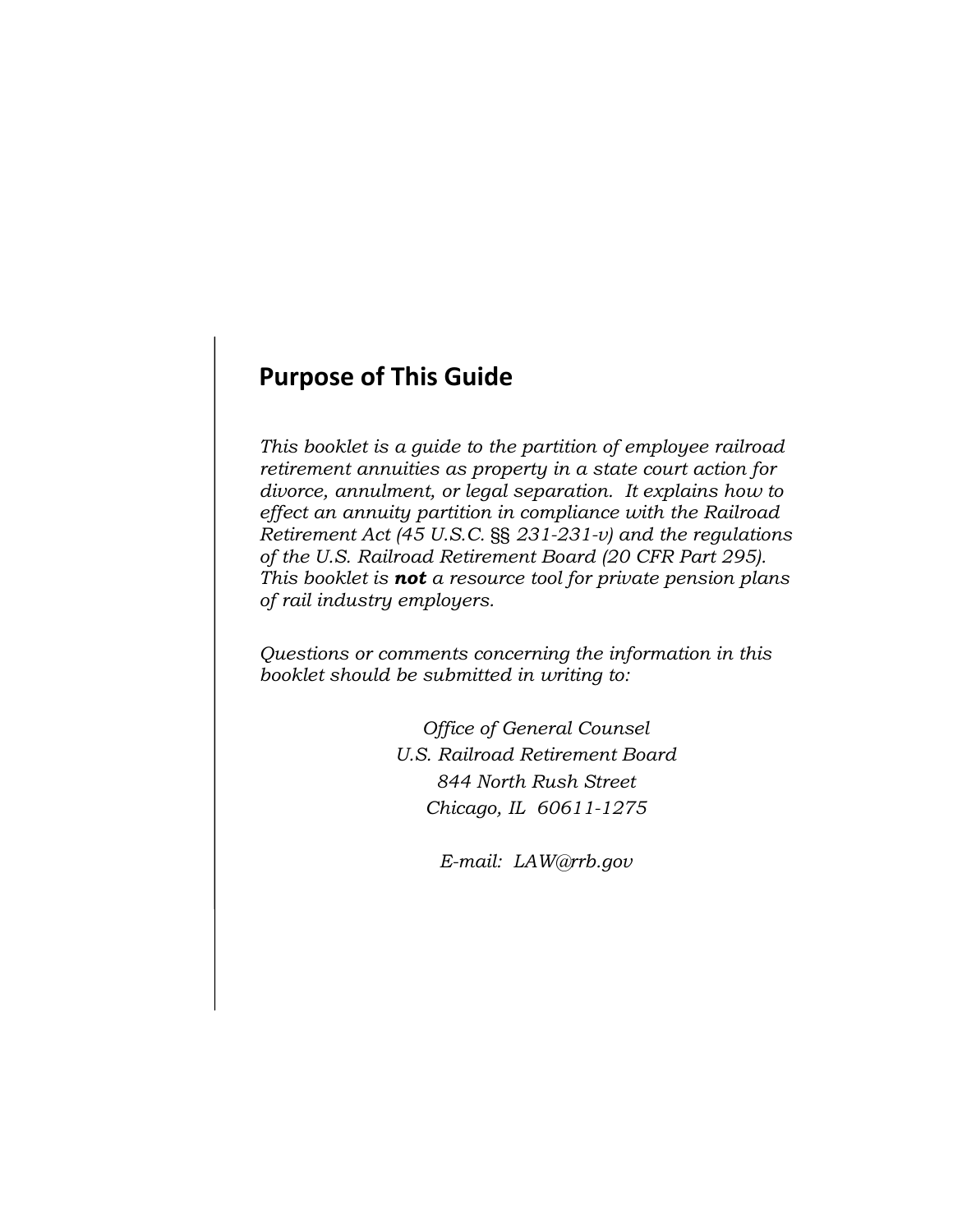## **CONTENTS**

| STATEMENT OR ESTIMATE OF RAILROAD RETIREMENT BENEFITS  5           |
|--------------------------------------------------------------------|
|                                                                    |
|                                                                    |
|                                                                    |
|                                                                    |
|                                                                    |
| RAILROAD RETIREMENT DISABILITY ANNUITIES ARE SUBJECT TO DIVISION 9 |
|                                                                    |
|                                                                    |
|                                                                    |
|                                                                    |
| <b>LEGAL PROCESS FOR ENFORCEMENT OF SUPPORT OBLIGATIONS</b>        |
|                                                                    |
|                                                                    |

#### *APPENDICES*

| D. General Conditions Under Which a Person is Entitled to a      |  |
|------------------------------------------------------------------|--|
| Railroad Retirement Divorced Spouse Annuity (RRB Form G-177c) 24 |  |
|                                                                  |  |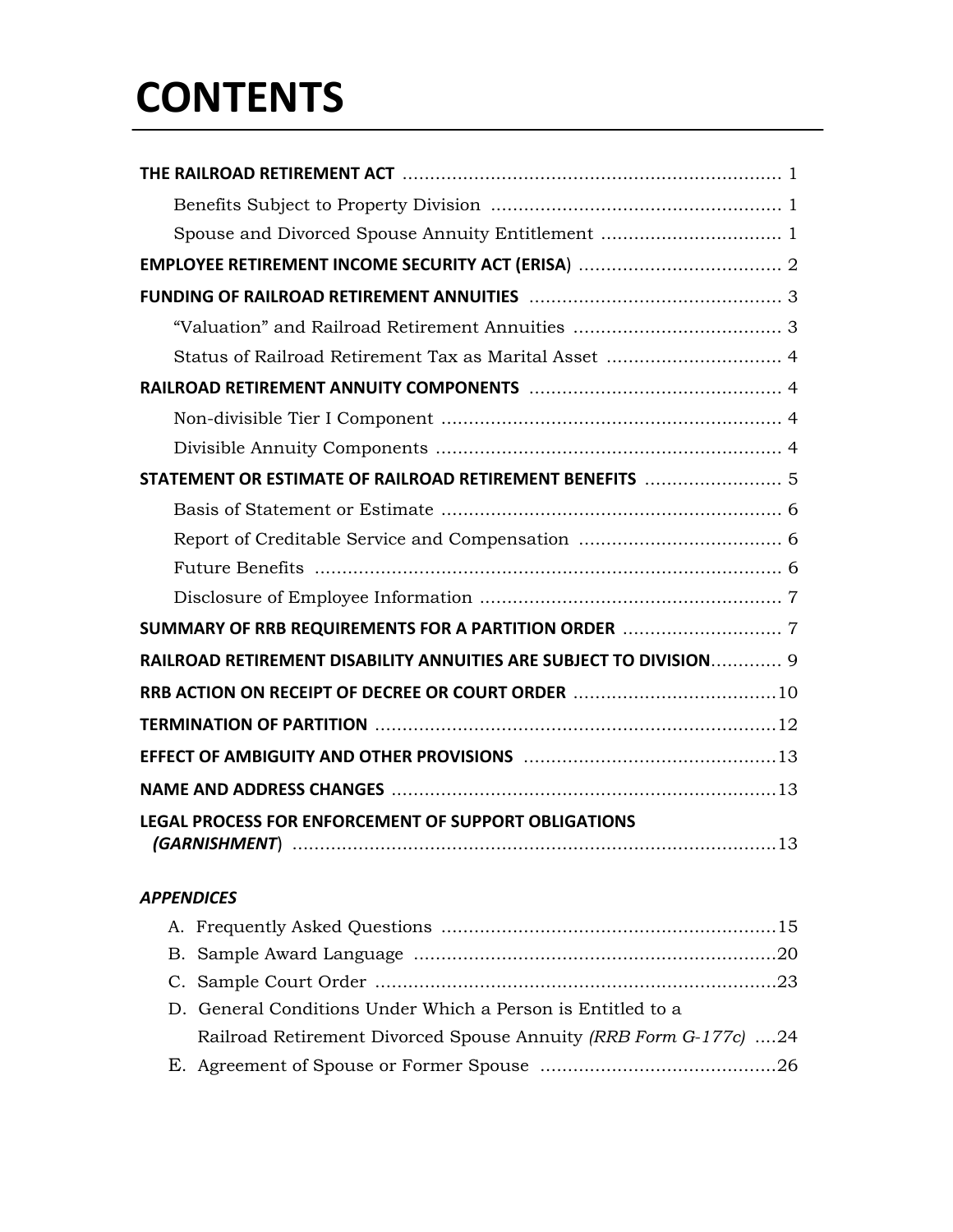## **THE RAILROAD RETIREMENT ACT**

The Railroad Retirement Act (RRA) replaces the Social Security Act for rail industry employers and employees and provides monthly annuities for employees based on age and service or on disability. The RRA is administered by the U.S. Railroad Retirement Board (RRB), an independent agency in the executive branch of the Federal government. The RRB does *not* administer the private pension plans of rail industry employers.

#### **Benefits Subject to Property Division**

Annuities under the RRA may be comprised of several components, with the most common components being known as tier I and tier II. Prior to 1983, section 14 of the RRA (45 U.S.C. § 231m) prohibited the partition of any part of an annuity under the RRA. See *Hisquierdo* v. *Hisquierdo,* 439 U.S. 572. However, section 14 of the RRA was amended in 1983 to provide that, with respect to annuity amounts payable for months beginning with September 1983, the RRB must comply with a court order that characterizes the *non-tier I benefits* as property subject to distribution. The prohibition on partition of the tier I component remains.

#### **Spouse and Divorced Spouse Annuity Entitlement**

In addition to providing monthly annuities for employees of the rail industry, the RRA also provides annuities for spouses, divorced spouses and survivors who meet certain eligibility requirements. However, such annuities are not subject to partition. See 20 CFR § 295.1(b). Furthermore, a court cannot mandate entitlement to an auxiliary annuity. The RRB will disregard any attempt by a state court to award the divorced

1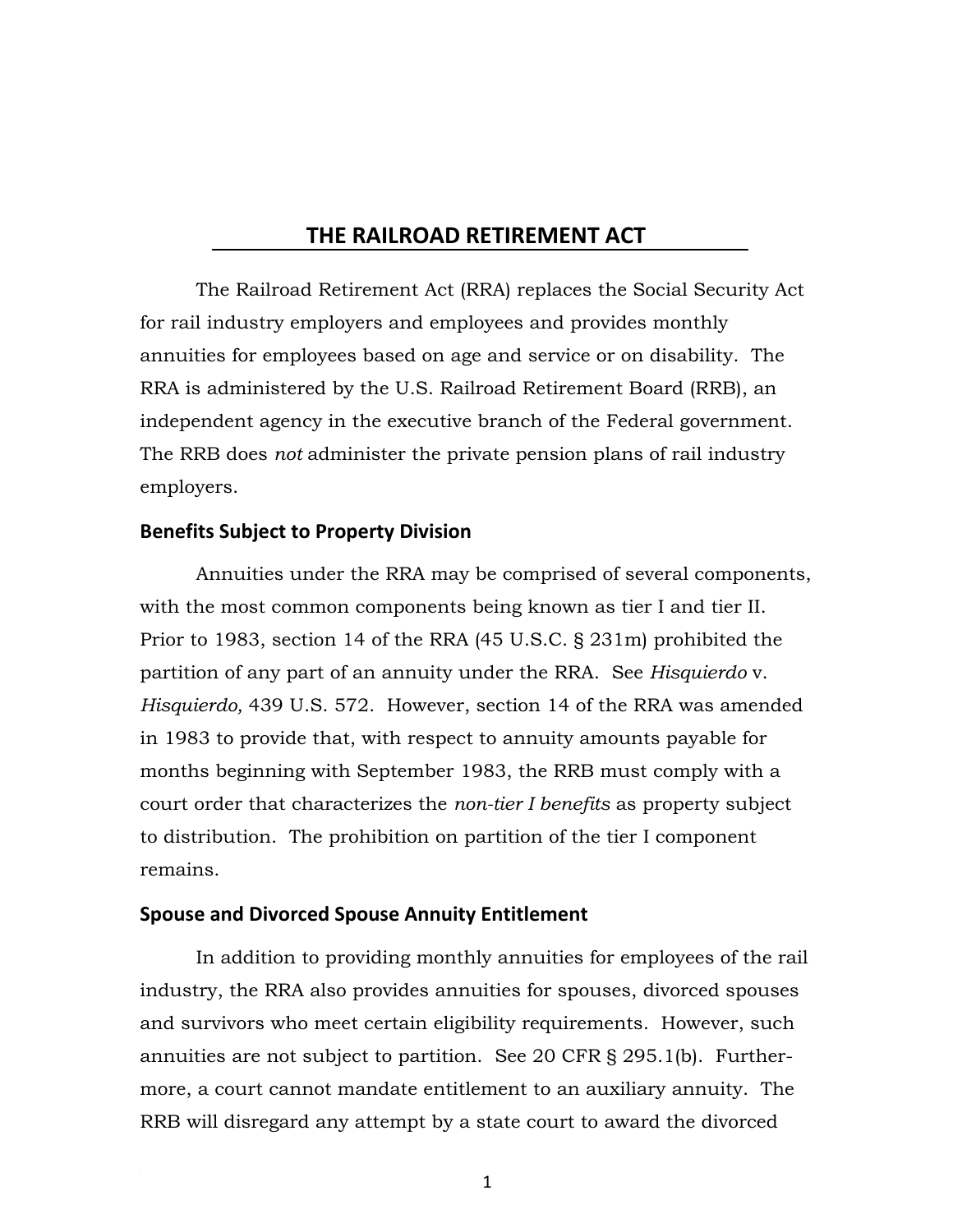Appendix D. spouse annuity or surviving divorced spouse annuity. Similarly, the RRB will disregard any attempt by a state court to bar entitlement to a divorced spouse annuity or surviving divorced spouse annuity. An *eligible* spouse or divorced spouse can receive an annuity under the RRA in addition to any divisible portion of the employee's annuity awarded to her or him as property by state court order. In contrast to a partition award, which awards the spouse or former spouse a share of the employee's annuity, the payment of an annuity to an eligible spouse or divorced spouse does *not* reduce the amount of the employee's annuity. Also, section 2(c) of the RRA (45 U.S.C. § 231a) was amended to provide entitlement to a divorced spouse annuity even if the employee has not yet filed for an annuity. See 20 CFR § 216.52. The requirements which must be met to be entitled to a divorced spouse annuity are also found in

The IB-2, *Railroad Retirement and Survivor Benefits*, is a booklet that explains retirement and survivor benefits under the RRA and may be obtained from any RRB field office. This information, along with additional material, may also be found under "legal information" at the RRB's web site [www.rrb.gov](http://www.rrb.gov/).

## **EMPLOYEE RETIREMENT INCOME SECURITY ACT (ERISA)**

ERISA, as amended by the Retirement Equity Act of 1984, *does not apply* to annuities under the RRA. Consequently, the RRB will accept a Qualified Domestic Relations Order (QDRO) only if it provides for an annuity partition that is valid under the RRB's regulations. Conversely, a separate order is not required to effect an annuity partition if appropriate language is incorporated within the divorce decree itself. Appendix B contains sample language which may be incorporated in a divorce decree. Where such language is not included in either the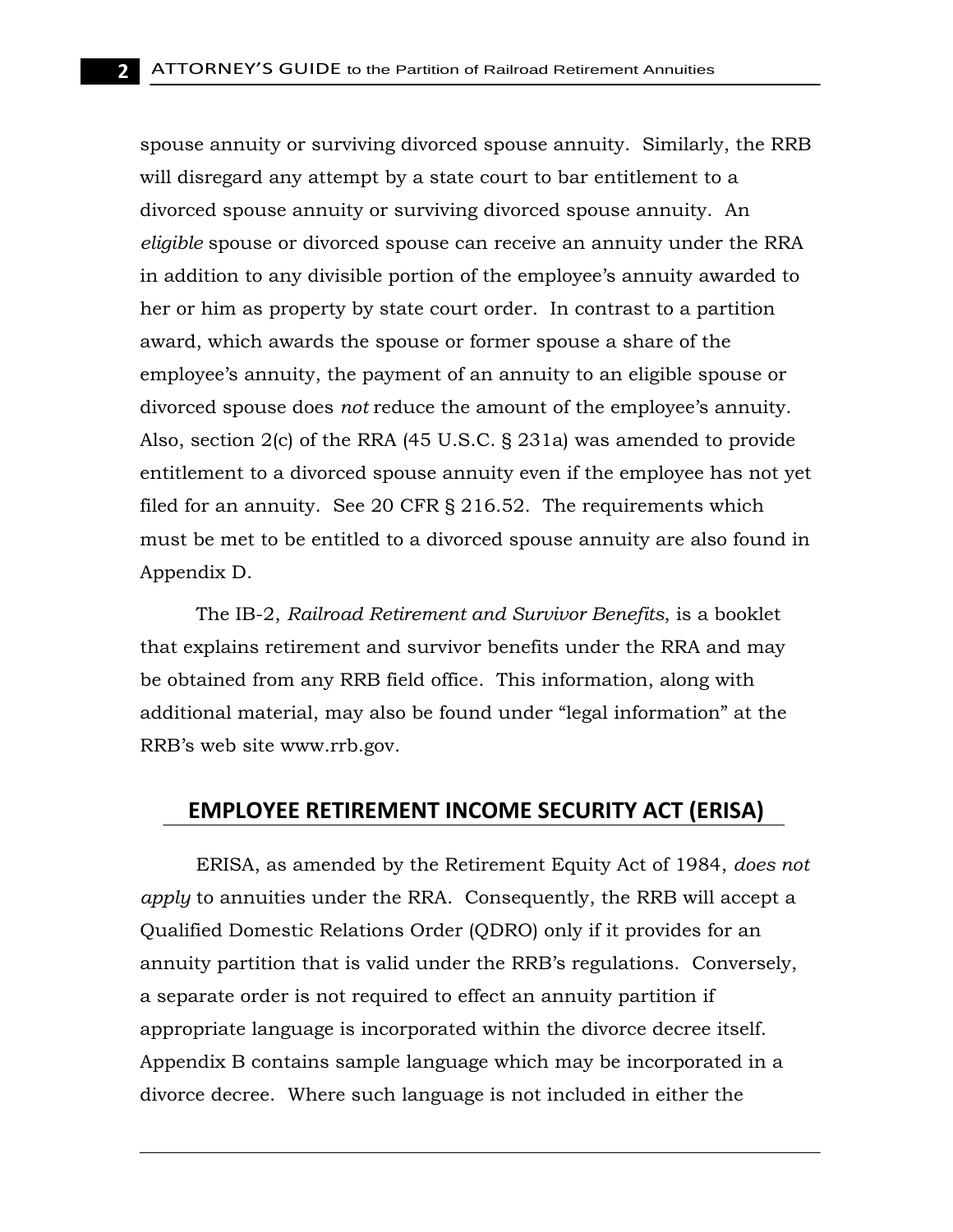divorce decree or a separation agreement incorporated by reference into the divorce decree, a court order will have to be issued. A sample court order may be found in Appendix C, as well as on the RRB's web site.

## **FUNDING OF RAILROAD RETIREMENT ANNUITIES**

Railroad employees and employers pay employment taxes under the Railroad Retirement Tax Act (RRTA) (26 U.S.C. §§ 3201-3241) to fund payment of railroad retirement annuities. The taxes paid are credited to trust funds from which annuities are paid. RRTA taxes are analogous to contributions under the Federal Insurance Contributions Act (FICA). The Internal Revenue Service collects RRTA taxes just as it collects FICA and other Federal taxes. Like FICA contributions, properly collected RRTA taxes are not refundable.

#### **"Valuation" and Railroad Retirement Annuities**

Railroad retirement taxes are not credited to individual employee "accounts" that accrue value over time as an independent monetary asset. Rather, an employee's monthly annuity rate is computed solely on the basis of his or her length of service and earnings in covered employment. Therefore, it is impossible to segregate or establish a separate account for the share of the employee's future annuity awarded as property to a spouse or former spouse. A court order that divides an employee's "account" instead of his or her retirement annuity will not be valid under the RRA.

 the employee's railroad employer. In addition, the RRB does not administer any private pensions, therefore, questions regarding any stock options, deferred savings plan, employee stock ownership plan, life insurance, etc., should be directed to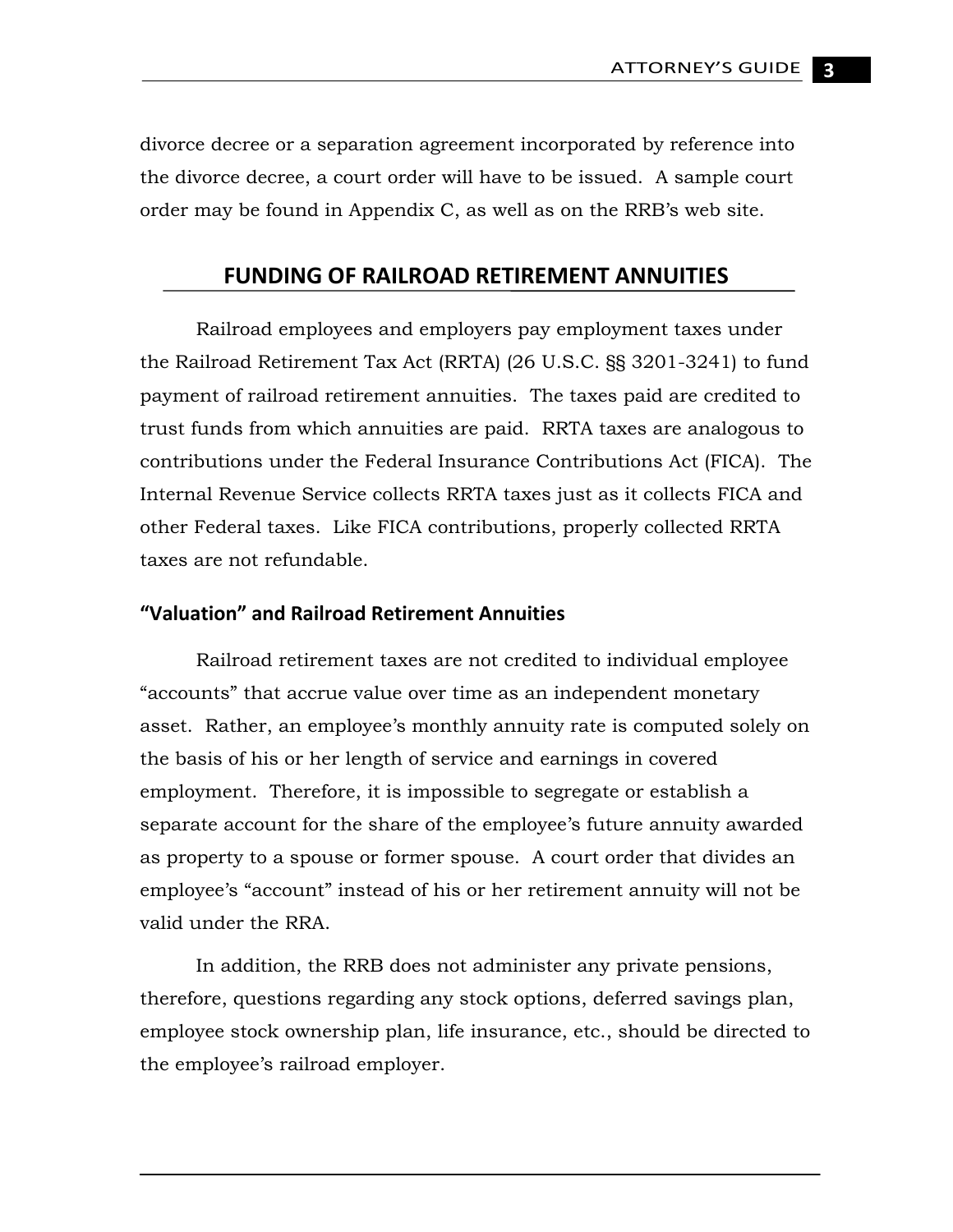#### **Status of Railroad Retirement Tax as Marital Asset**

The amount of taxes paid by an individual employee under the RRTA is not a marital or community property asset available for division by court order.

## **RAILROAD RETIREMENT ANNUITY COMPONENTS**

 property and subsequently distribute between the parties. An employee's railroad retirement annuity is a monthly benefit comprised of several components. As described below, there are restrictions as to which components a court may characterize as

#### **Non-divisible Tier I Component**

The tier I component of an employee's annuity is calculated by applying the benefit formula in section 215 of the Social Security Act (42 U.S.C. § 415) to the employee's earnings record. For this purpose, an employee's earnings record includes both rail industry earnings and any earnings from employment covered by the Social Security Act. Tier I is the same benefit amount that the Social Security Act would provide if the employee's railroad employment had been covered under that Act.

**IMPORTANT:** Section 14 of the RRA (45 U.S.C. § 231m) specifically exempts the tier I component from property division and the RRB will not honor a property division that attempts to divide the tier I component.

#### **Divisible Annuity Components**

In addition to the non-divisible tier I component, an employee's annuity includes a tier II component and may also include certain other components, as described below. The RRA does not prohibit allocation as property the following annuity components: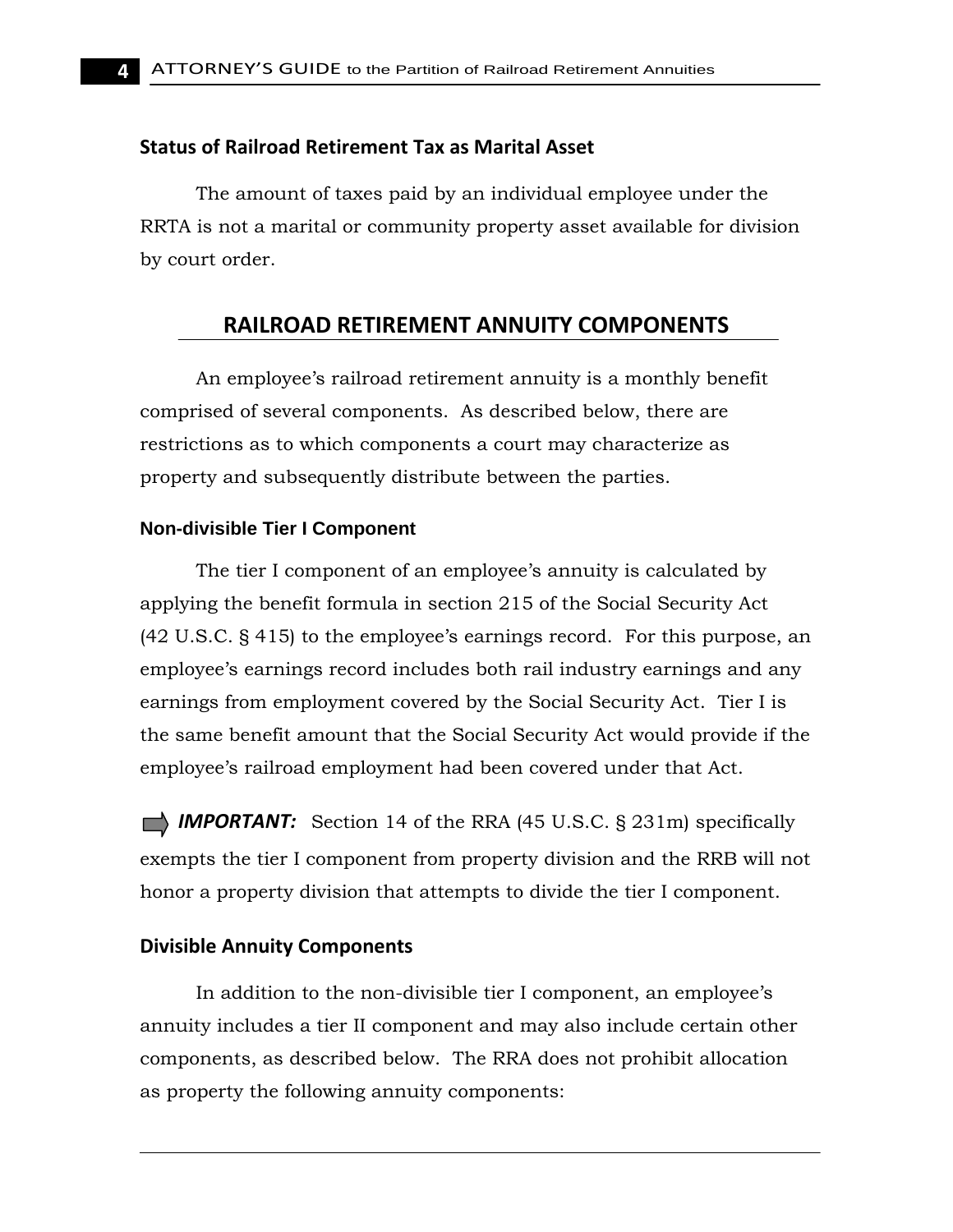• *Tier II component.*--An employee's tier II component is based solely upon rail industry service and earnings. It is calculated under section 3(b) of the RRA.

• *Supplemental annuity.--*An employee who completes 25 years of railroad service and who had railroad service before 1981 *may* receive a supplemental annuity under section 2(b) of the RRA. If payable, the amount of a supplemental annuity ranges from \$23 to a maximum of \$43 per month.

• *Vested dual benefit*.--The vested dual benefit is an additional amount available to railroad employees who meet certain vesting requirements and are fully insured under both the RRA and the Social Security Act prior to 1975.

• *Overall minimum increase*.--In some cases, an employee's annuity under the RRA may be less than the amount he or she could receive under the Social Security Act if rail industry employment were covered by that Act. The annuity may be increased so that the employee receives at least as much as he or she would receive under the Social Security Act. The amount of this increase is divisible.

*NOTE*.—Of the above divisible components, the tier II component, supplemental annuity, and vested dual benefit may continue to be paid as a partition award after the death of the employee. The overall minimum increase, however, is *not* payable as part of a partition award after the death of the employee.

## **STATEMENT OR ESTIMATE OF RAILROAD RETIREMENT BENEFITS**

Upon request, the RRB will provide a report of the amount of the monthly annuity being paid to a retired railroad employee and a breakdown of the divisible and non-divisible components. If the employee is not retired but has completed 10 years of railroad service, or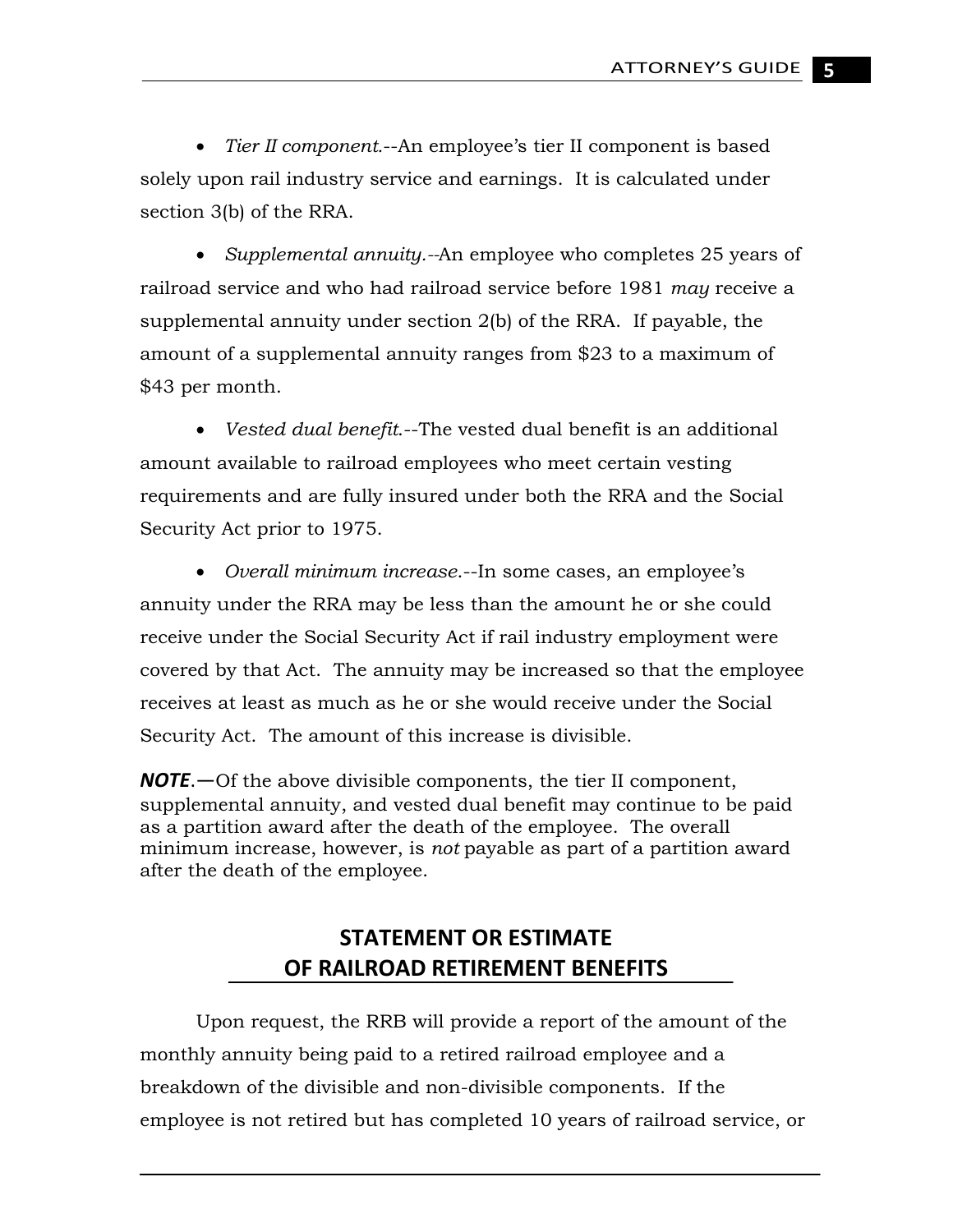5 years of railroad service after 1995, the RRB will estimate the divisible and non-divisible monthly benefit amounts that would be payable if the employee were of retirement age at the time of the request. Estimates are not available until the employee has acquired the above-noted railroad service. Also, estimates are computed in June for service in the preceding calendar year. For example, estimates based on service in calendar year 2010 are not available until June 2011.

#### **Basis of Statement or Estimate**

The RRB computes benefit estimates on the basis of its record of the employee's service and earnings. The RRB's records are updated annually on the basis of employer reports of employee service and earnings for the previous year. Benefit estimates are gross annuity amounts before any reductions. (Examples of annuity reductions include age reduction for early retirement, reduction for additional benefit entitlement, deductions for work, Medicare premium deductions, etc.)

#### **Report of Creditable Service and Compensation**

Each year, the RRB issues Form BA-6, *Certificate of Service Months and Compensation*, to railroad employees, showing the employee's service for the previous calendar year and his or her total creditable railroad service and compensation. The amount of creditable railroad compensation does *not* in any way reflect the "value" of the employee's railroad retirement benefits.

#### **Future Benefits**

The RRB *cannot* furnish the present value of future benefits. Further, the RRB will not make computations based upon statistics or procedures not maintained by the RRB in its administration of the RRA.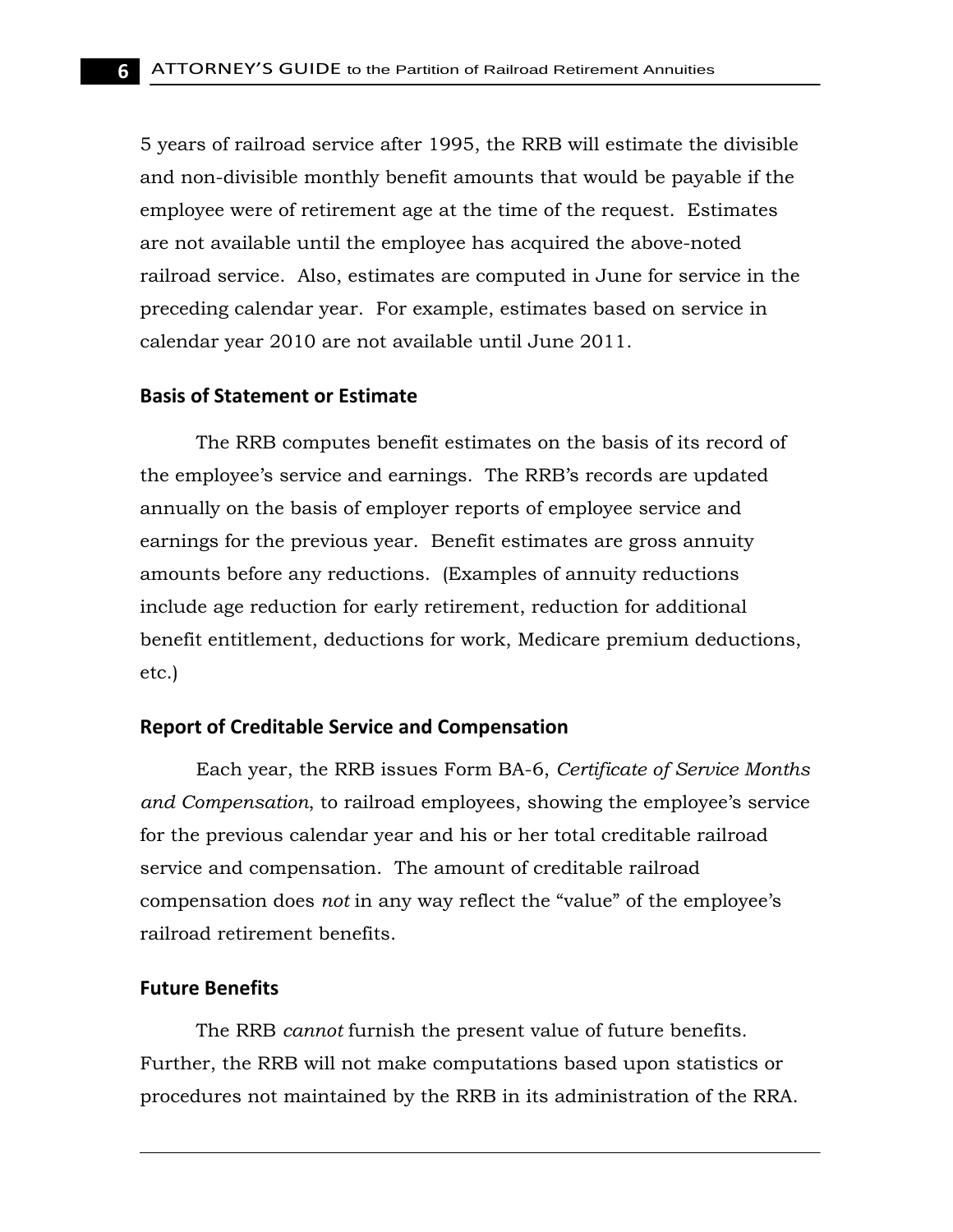The RRB can provide information only to the extent it is maintained in its official records.

#### **Disclosure of Employee Information**

Other than annuity amounts and estimates, the RRB can provide information about the employee *only* if the employee authorizes the RRB to release it to another party. Information concerning an individual is not subject to disclosure even though it has been made the subject of a subpoena. See 20 CFR §§ 200.8 and 295.6. See also *Hubbard* v. *Southern Railway Company,* 179 F. Supp. 244 (D.C. M.D. Ga., 1959). As stated in 20 CFR § 295.6, the RRB treats a subpoena as a request for a benefit report or estimate.

## **SUMMARY OF RRB REQUIREMENTS FOR A PARTITION ORDER**

 regulations. The key provisions of the regulations are as follows: The RRB's regulations implementing section 14(b)(2) of the RRA (45 U.S.C. § 231m(b)(2)) have been published as Part 295 of Chapter II of Title 20 of the Code of Federal Regulations. The RRB will honor a decree of divorce, legal separation or annulment (or a court-approved property settlement incident to such a decree) that complies with these

 (20 CFR § 295.2). • *Final Decree*.--The decree or order must be final, and issued in accordance with the laws of the jurisdiction of that court

 payments under a private pension plan (20 CFR § 295.3(a)(1)). • *Statutory Authority*.--The decree or order must provide for the division of the employee's benefit under the RRA, as distinguished from

• *Final Disposition of Property*.--The decree or order must provide for the division of the employee's benefits as part of a final disposition of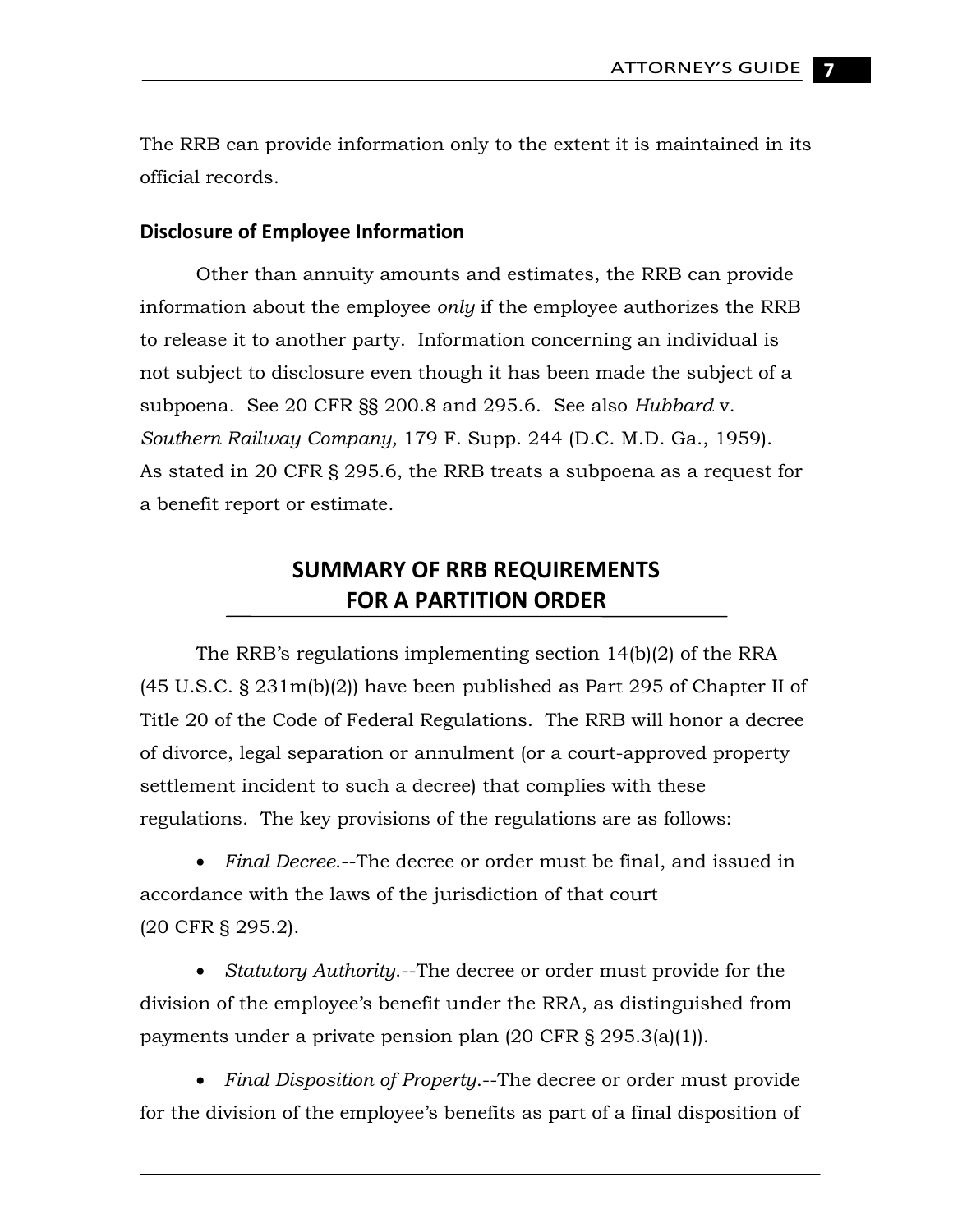(20 CFR § 295.2). property between the parties, rather than as an award of spousal support

• *Obligate the RRB.* – The decree or order must obligate the Railroad Retirement Board rather than the employee to make direct payments to the spouse (20 CFR § 295.3 (a)).

#### **Division of Certain Benefits Only**

The decree or order may *not* divide the tier I amount (20 CFR §§ 295.1(b) and 295.5(a)). The RRB will apply a decree only to the employee's non-tier I benefits regardless of the wording of a decree (20 CFR § 295.4(b)).

#### **Statement of Award**

A decree or order may state the partition award as a percentage, dollar amount or as fraction of the employee's benefits subject to division (see Appendix B for sample language; also see the RRB's web site). The RRB will deduct any amount or fraction allowed under state law, but the RRB will not deduct an amount greater than the total benefits subject to division payable to the employee for any month.

#### **Service of Certified Copy**

A certified copy of any decree awarding a spouse or former spouse an interest in an employee's benefits must be forwarded to the General Counsel, U.S. Railroad Retirement Board, 844 North Rush Street, Chicago, IL 60611-1275. The accompanying correspondence must identify the employee by name and social security number and should include the current mailing addresses of both parties and/or their counsel.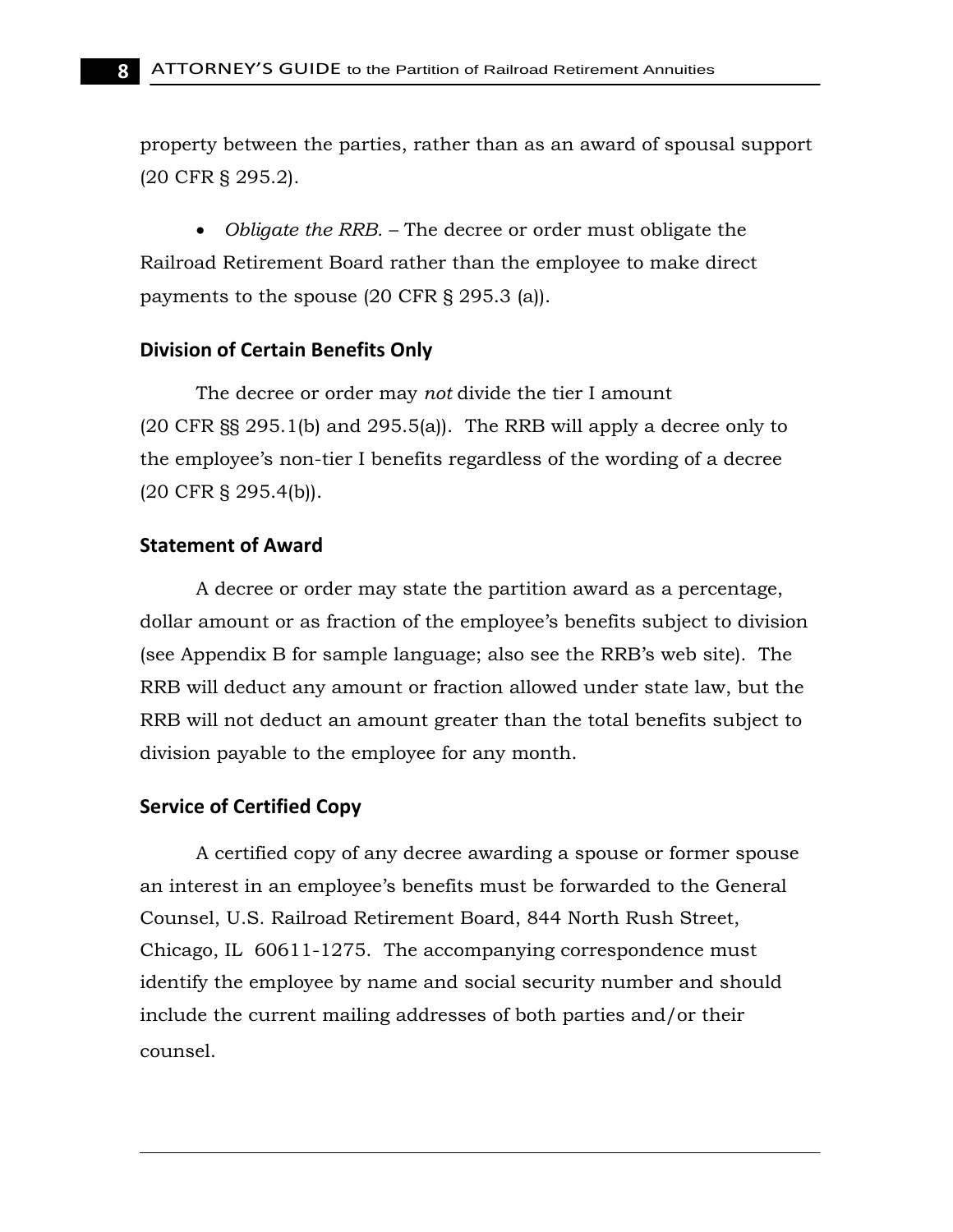#### **Obligation of Spouse**

The spouse or former spouse of an employee must complete an *Agreement of Spouse or Former Spouse* as a condition for receiving payment of the partition award. The spouse or former spouse will also be required to complete a Direct Deposit sign-up form. It is also the responsibility of the spouse or former spouse to keep the RRB informed of any changes in his or her address. Such changes must include the employee's name and social security number, to assure proper filing and notification of the spouse or former spouse. If an employee is currently being paid an annuity, the spouse or former spouse's timely response upon receipt of such notice is very important. See "RRB Action on Receipt of Decree or Court Order" on page 10 for additional information.

#### **When Payments Begin**

 62, depending on the particular circumstances of the case. Payments from the employee's annuity pursuant to the decree may begin with the employee's annuity beginning date; a date specified in the decree; the month the Office of General Counsel receives the decree; or the first month in which both parties attain (or would have attained) age

## **RAILROAD RETIREMENT DISABILITY ANNUITIES ARE SUBJECT TO DIVISION**

Disability annuities paid under the RRA are subject to partition as property in the same manner as age and service annuities, unless the court order provides otherwise.

The RRB will apply a valid court order or decree to any type of annuity that the RRB pays an employee, whether on the basis of disability *or* age and service, unless the court order expressly exempts an employee's disability annuity from partition. However, if the order contains such an exemption, but does not otherwise prohibit the division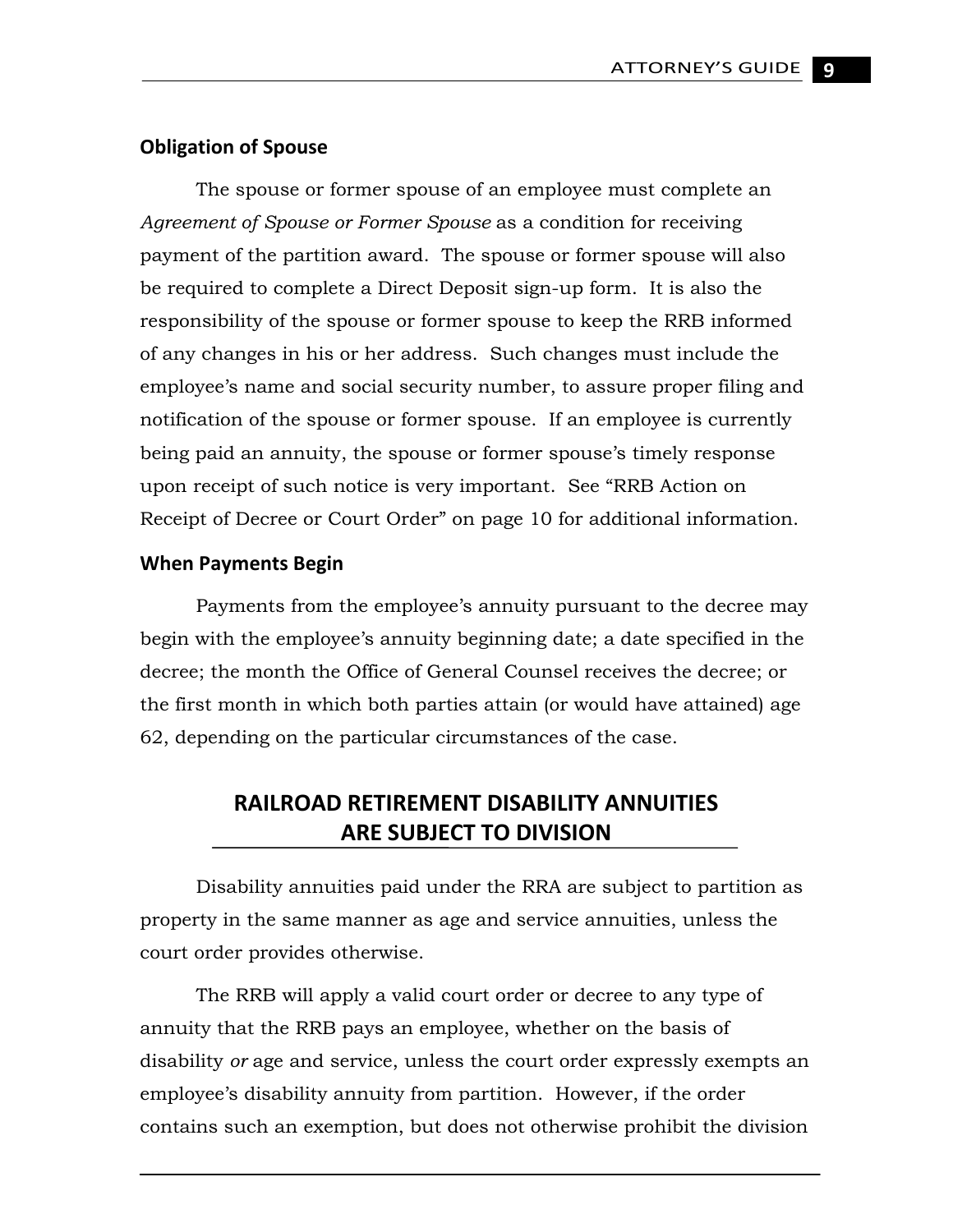annuity. of an age and service annuity, the RRB will apply the court order or decree when the disability annuity is converted to an age and service

The RRB converts an employee's annuity from a disability annuity to an age and service annuity when the employee attains *full retirement age*. For those employees born before 1938, full retirement age is 65. See Chart 2 of Appendix D for a breakdown of when an individual born after 1937 attains full retirement age.

## **RRB ACTION ON RECEIPT OF DECREE OR COURT ORDER**

Upon receipt of a court-certified copy of a decree or court order, the RRB will take the following actions:

A. Determine whether the order complies with the RRB's partition regulations (20 CFR § 295).

B. Advise the parties or their legal representatives of the determination (20 CFR § 295.4(c)).

C. If the employee is currently receiving an annuity, and:

(1) the spouse or former spouse has submitted an executed *Agreement of Spouse or Former Spouse* and a Direct Deposit sign-up form, the RRB will withhold the court-ordered partition amount from any annuity payments currently being made to the employee and initiate payment to the former spouse.

(2) the spouse or former spouse has not yet submitted both an executed *Agreement of Spouse or Former Spouse* and a Direct Deposit sign-up form, the RRB will request that he or she do so. Withholding from the employee and payment to the spouse or former spouse will occur as described in "E" of this section.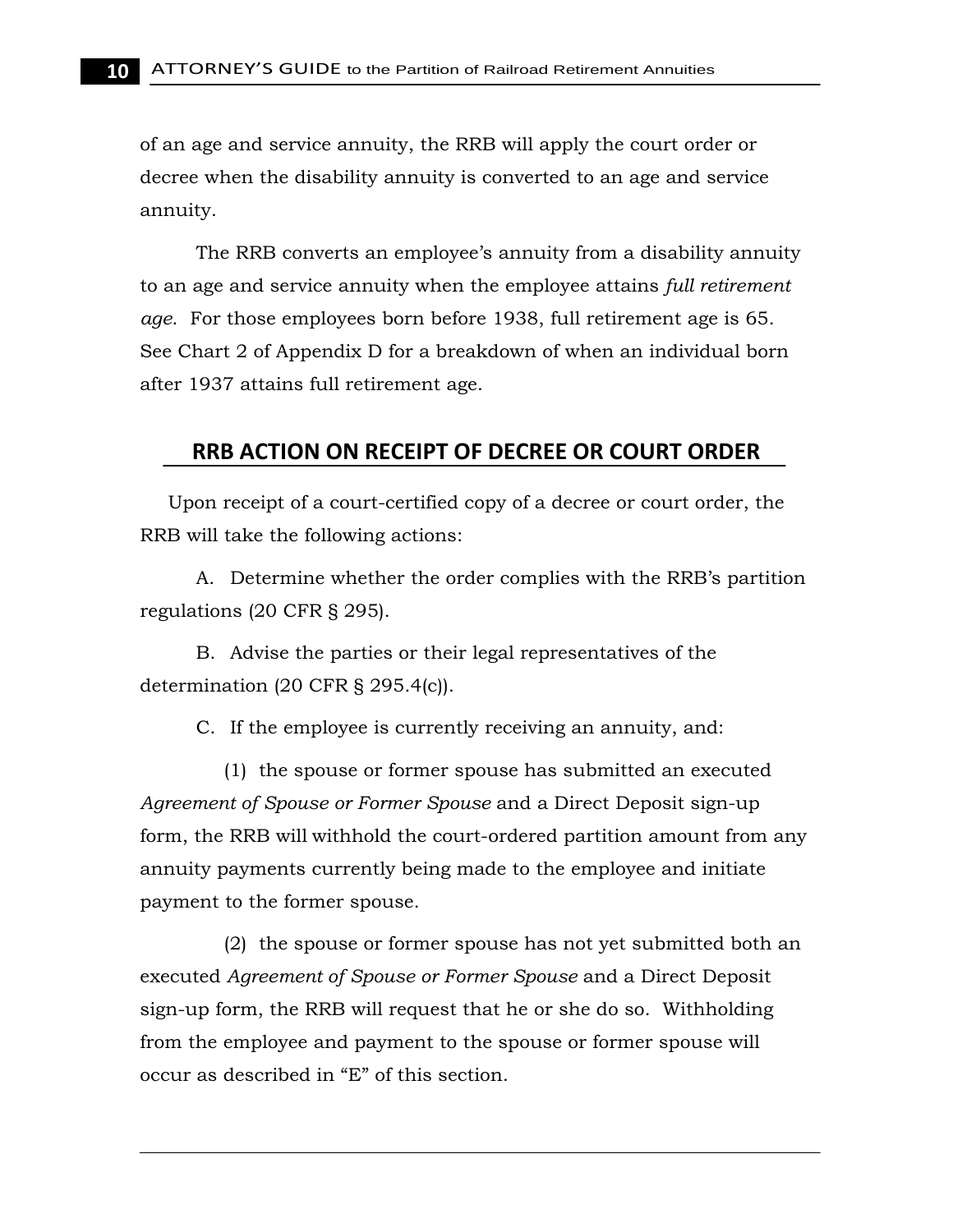D. If the employee is not yet entitled to an annuity, the RRB will file the order in its official records under the employee's social security number. When the employee becomes entitled to an annuity, the RRB will send notice to the spouse or former spouse at the most current address for him or her in the records maintained under the employee's social security number. The spouse or former spouse will be asked to complete the *Agreement of Spouse or Former Spouse* and/or a Direct Deposit sign-up form, if not in file, and to respond to the RRB within three months of the date of that notice. Withholding from the employee and payment to the spouse or former spouse will occur as described in (E) of this section.

In those cases where an *Agreement of Spouse or Former Spouse* has been returned and the employee dies before becoming entitled to an annuity, payment of the partition award may begin in the month the following three conditions are met: 1) the employee has completed 10 years of railroad service (or 5 years of railroad service after December 31, 1995); 2) the former spouse is age 62; and 3) the employee would have been age 62.

E. The RRB will withhold the court-ordered partition amount from annuity payments currently being made to the employee and initiate payment to the former spouse as soon as the *Agreement of Spouse or Former Spouse* and Direct Deposit sign-up form are both returned to the Office of General Counsel of the RRB. The RRB will withhold a partition award from the employee's annuity for three months pending receipt of the Agreement and Direct Deposit sign-up form, or a response from the spouse or former spouse as requested in (D) of this section. After three months, if these documents or response have not been received in the Office of General Counsel, the RRB no longer has any obligation to withhold the annuity partition, and the withheld amounts are released to the employee (20 CFR § 295(4)(d)). Withholding will not begin again until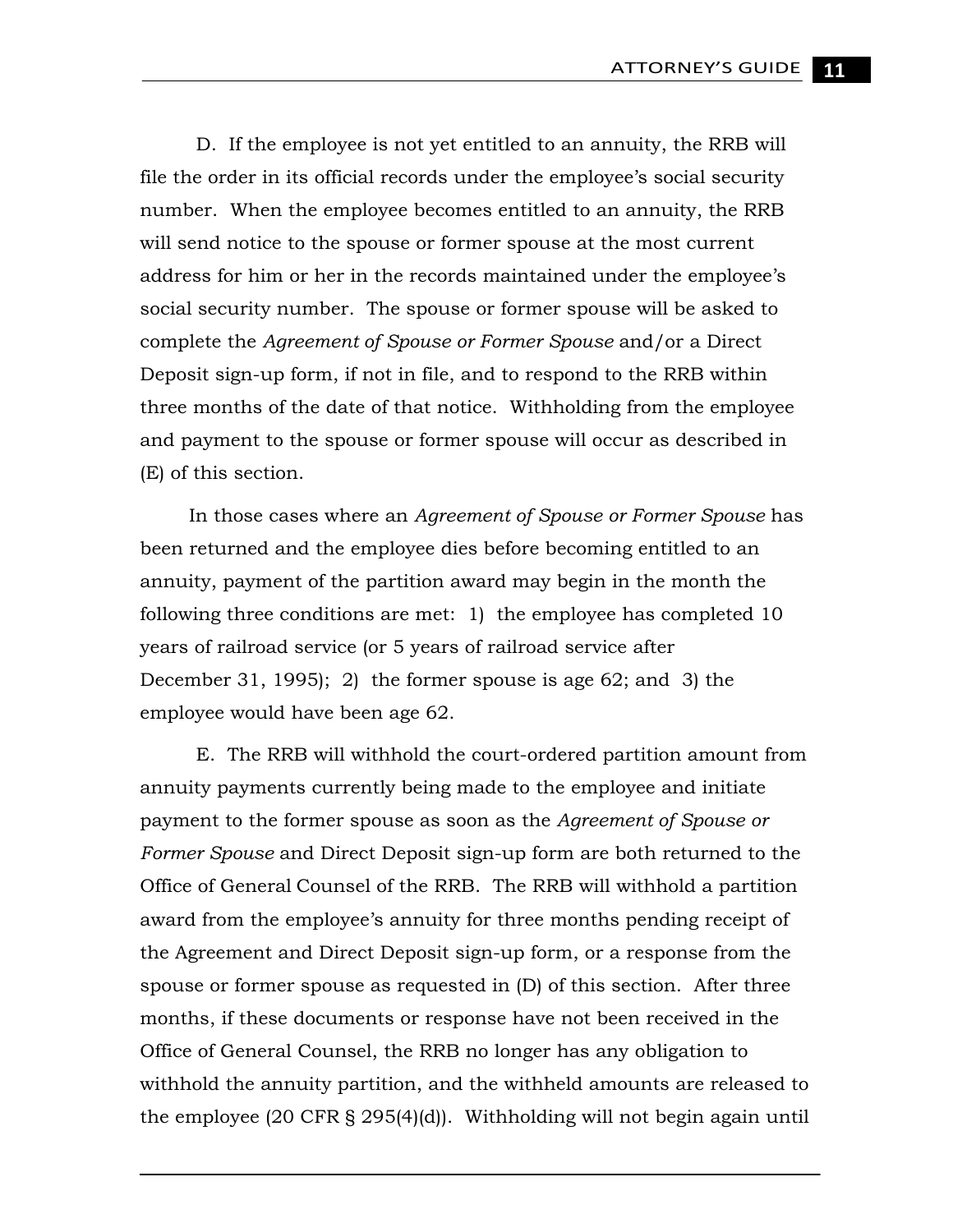the signed Agreement and Direct Deposit sign-up form are received in the Office of General Counsel, and no arrearage accrues to the former spouse.

F. The RRB will suspend the partition payment of a spouse or former spouse for any month in which the annuity of the employee is not payable for reasons other than the employee's death. No arrearage accrues to the spouse or former spouse for any month in which the annuity of the employee is suspended or reduced under the RRA.

## **TERMINATION OF PARTITION**

The payment of a partition award to a spouse or former spouse will terminate the earlier of the following:

• the first day of the month in which a terminating event specified in the decree occurs; *or* 

• the month prior to the month in which the spouse or former spouse dies.

Previously, partition payments terminated upon the death of either party, whichever occurred first. Section 14 of the RRA has been amended to allow for the continued payment of a partition award after the employee's death, and not terminate until the death of the spouse or former spouse, unless the decree or order provides for termination at an earlier date. The continued payment will be in the amount of the employee annuity net tier II benefit component that was payable to a former spouse as of the month prior to the month of the employee's death, as well as other divisible annuity components included in the partition awarded the former spouse (*e.g.,* supplemental annuity, vested dual benefit) except for the overall minimum increase, which is not payable after the employee's death. Cost-of-living adjustments will be made to the partition award after the death of the employee in those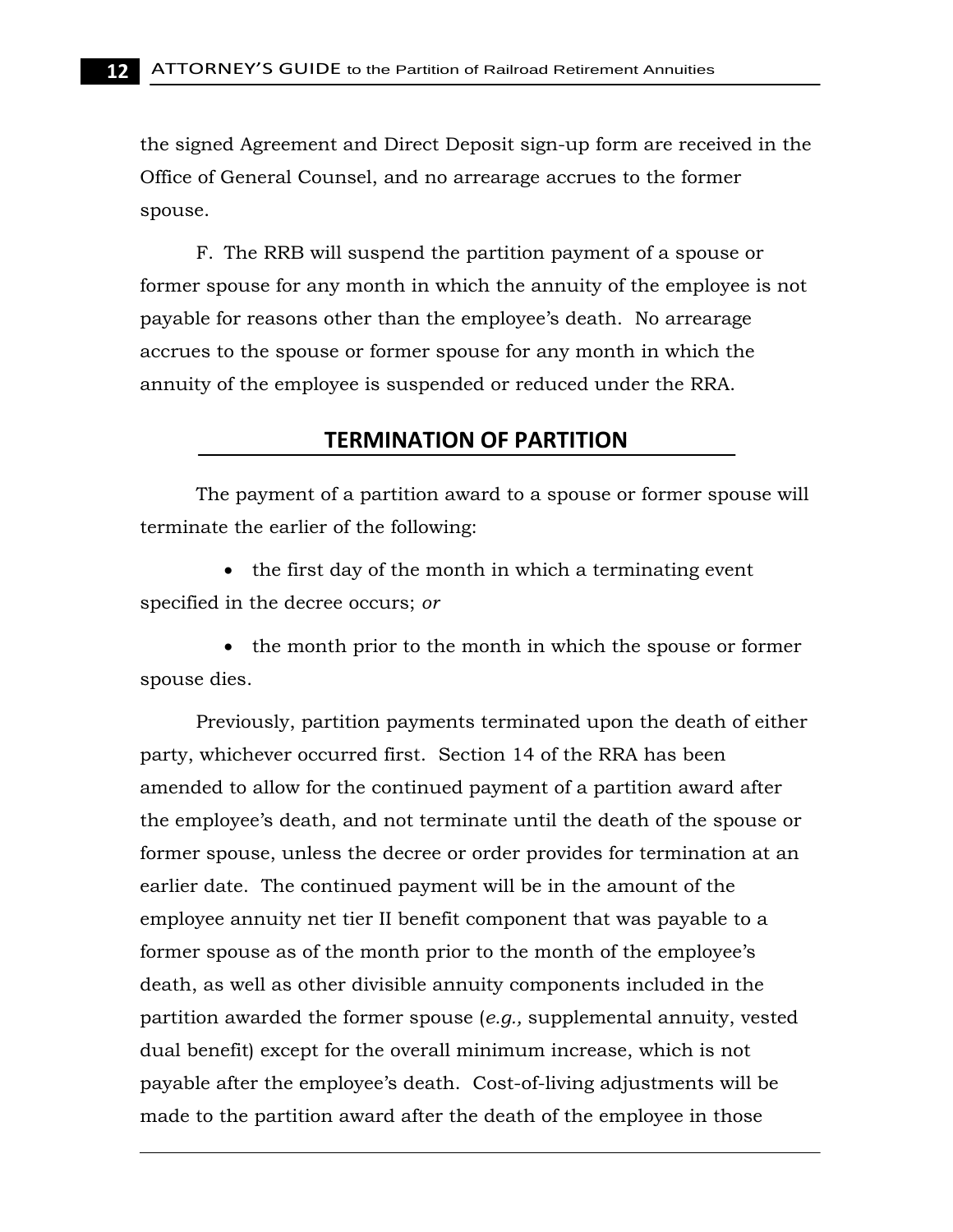cases where the partition is calculated as a percentage of the employee's divisible benefits.

## **EFFECT OF AMBIGUITY AND OTHER PROVISIONS**

If the decree or court order does not comply with the RRB's partition regulations (20 CFR § 295), or if it contains an ambiguity that cannot be resolved, the RRB will explain the nature of the problems that prevent approval.

The RRB will disregard any provision of an order that attempts to require a division of the employee's tier I component or that requires payment of a divorced spouse benefit or a survivor benefit under the RRA. The RRB will also disregard any provision of an otherwise valid order if such provision runs contrary to the RRA.

## **NAME AND ADDRESS CHANGES**

The spouse or former spouse is responsible for informing the RRB in writing of any name and address changes. When the partition award becomes payable, the RRB will notify the spouse or former spouse at the most recent address contained in records maintained under the employee's social security number. The RRB does not cross reference such changes with any changes reported by the spouse or former spouse for any other earnings records on which he or she may have entitlement under the RRA. Failure to report any such change without referencing the employee's social security number could result in the loss of payments to the spouse or former spouse.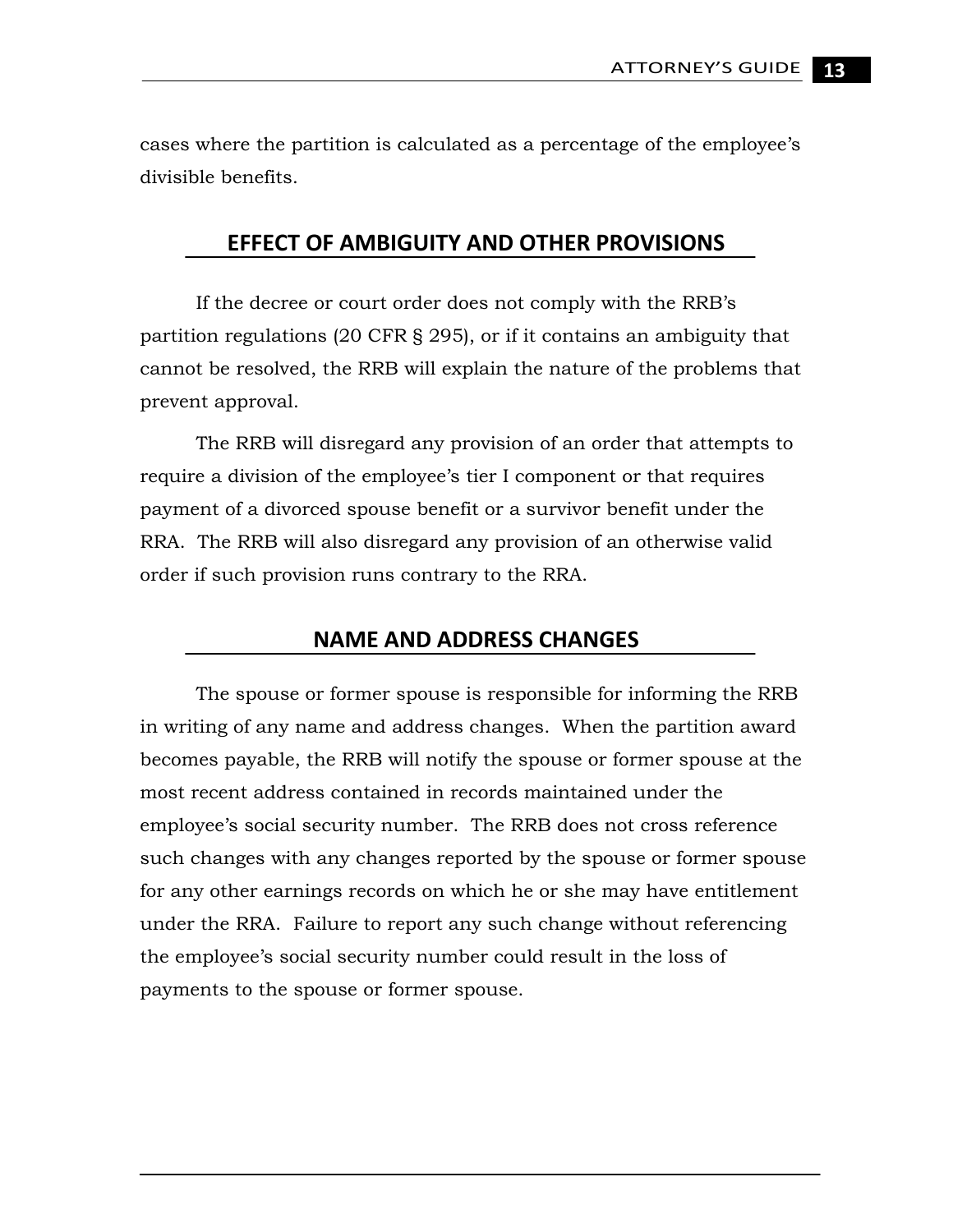## **LEGAL PROCESS FOR ENFORCEMENT OF SUPPORT OBLIGATIONS** *(GARNISHMENT)*

Annuity payments under the RRA (and payments under the Railroad Unemployment Insurance Act, which the RRB also administers) may be subject to proceedings to enforce an employee's legal obligation to provide child support or alimony (maintenance). Such legal process should be in accord with state law and should be directed to the General Counsel, U.S. Railroad Retirement Board, 844 North Rush Street, Chicago, IL 60611-1275.

All components of an employee's annuity, including tier I, are subject to legal process for support enforcement, subject to applicable state and Federal exemptions.

Regulations of the RRB concerning garnishment of benefit payments have been published in Title 20 of the Code of Federal Regulations, Chapter II, Part 350.

Upon request, the RRB will provide information about any benefit payments being made to an employee that may be attached to enforce his or her support obligation. The RRB cannot, however, disclose the employee's current address or any other information, the disclosure of which is prohibited by Federal statute. The Parent Locator Service has the authority to obtain information as to addresses in certain cases and can be reached at:

> Parent Locator Service Office of Child Support Enforcement Department of Health and Human Services Aerospace Building - 370 L'Enfant Promenade, S.W. Washington, DC 20447

> > Telephone: 202-401-9373 Web site: [www.acf.hhs.gov](http://www.acf.hhs.gov/)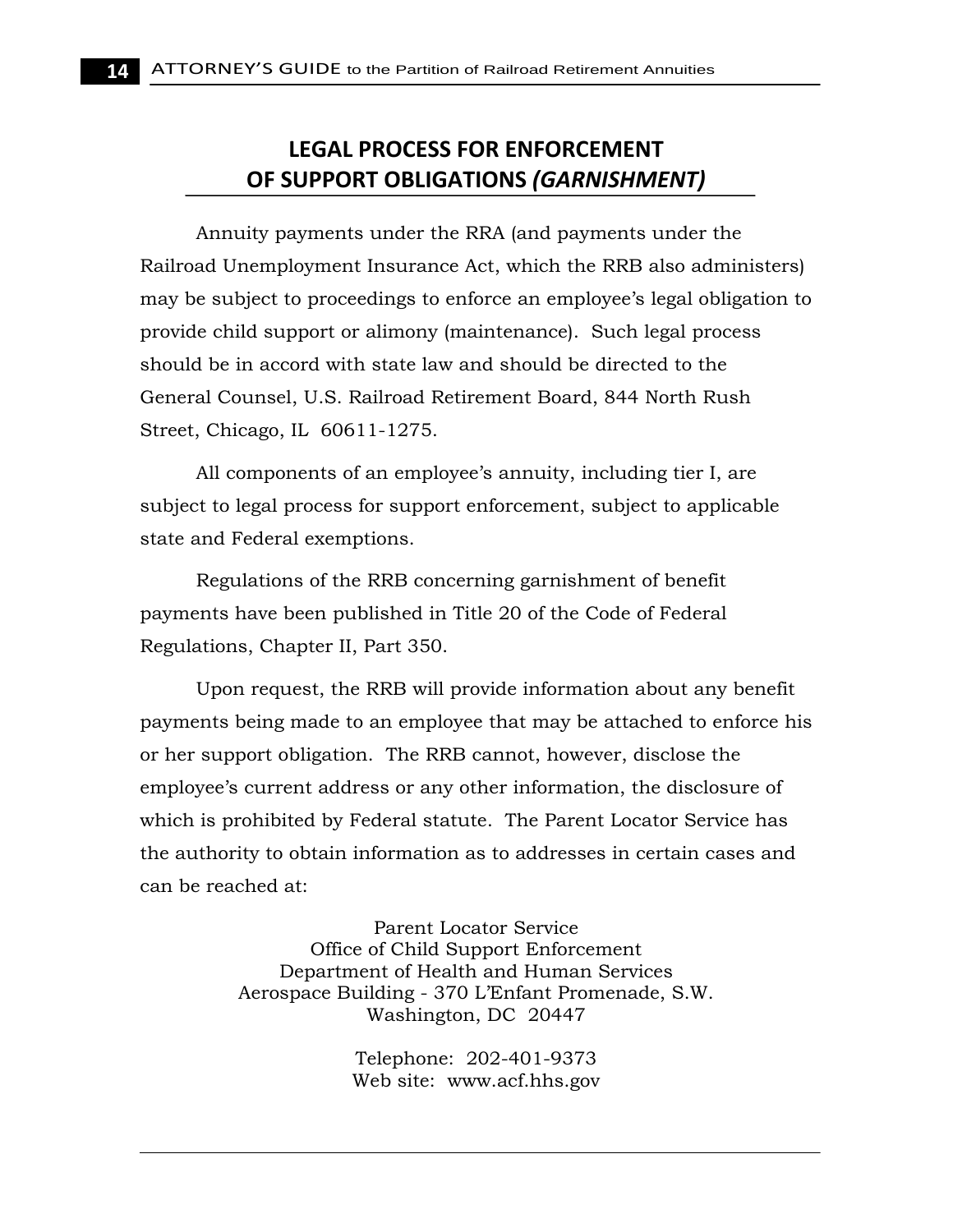## **APPENDIX A**

 *FREQUENTLY ASKED QUESTIONS*

#### **1. Does the employee have a divisible "account balance?"**

An employee does not have a divisible "account balance" with respect to any specific period of time, such as the period of the marriage, or as of any given date, such as the date of divorce. Therefore, it is impossible to establish a separate account for the share awarded to a spouse or former spouse or to segregate the share awarded.

#### **2. What happens to a partitioned annuity upon the death of the employee or the spouse or former spouse?**

Previously, partition payments terminated upon the death of either party, whichever occurred first. Section 14 of the RRA has been amended to allow for the continued payment of a partition award after the employee's death, and not terminate until the death of the spouse or former spouse, unless the decree or order provides for termination at an earlier date. The continued payment will be in the amount of the employee annuity net tier II benefit component that was payable to a former spouse as of the month prior to the month of the employee's death, as well as other divisible annuity components included in the partition awarded the former spouse (*e.g.,* supplemental annuity, vested dual benefit) except for the overall minimum increase, which is not payable after the employee's death. Cost-of-living adjustments will be made to the partition award after the death of the employee in those cases where the partition is calculated as a percentage of the employee's divisible benefits.

If the spouse or former spouse dies first, payment of the amount that the spouse or former spouse was receiving, or could receive under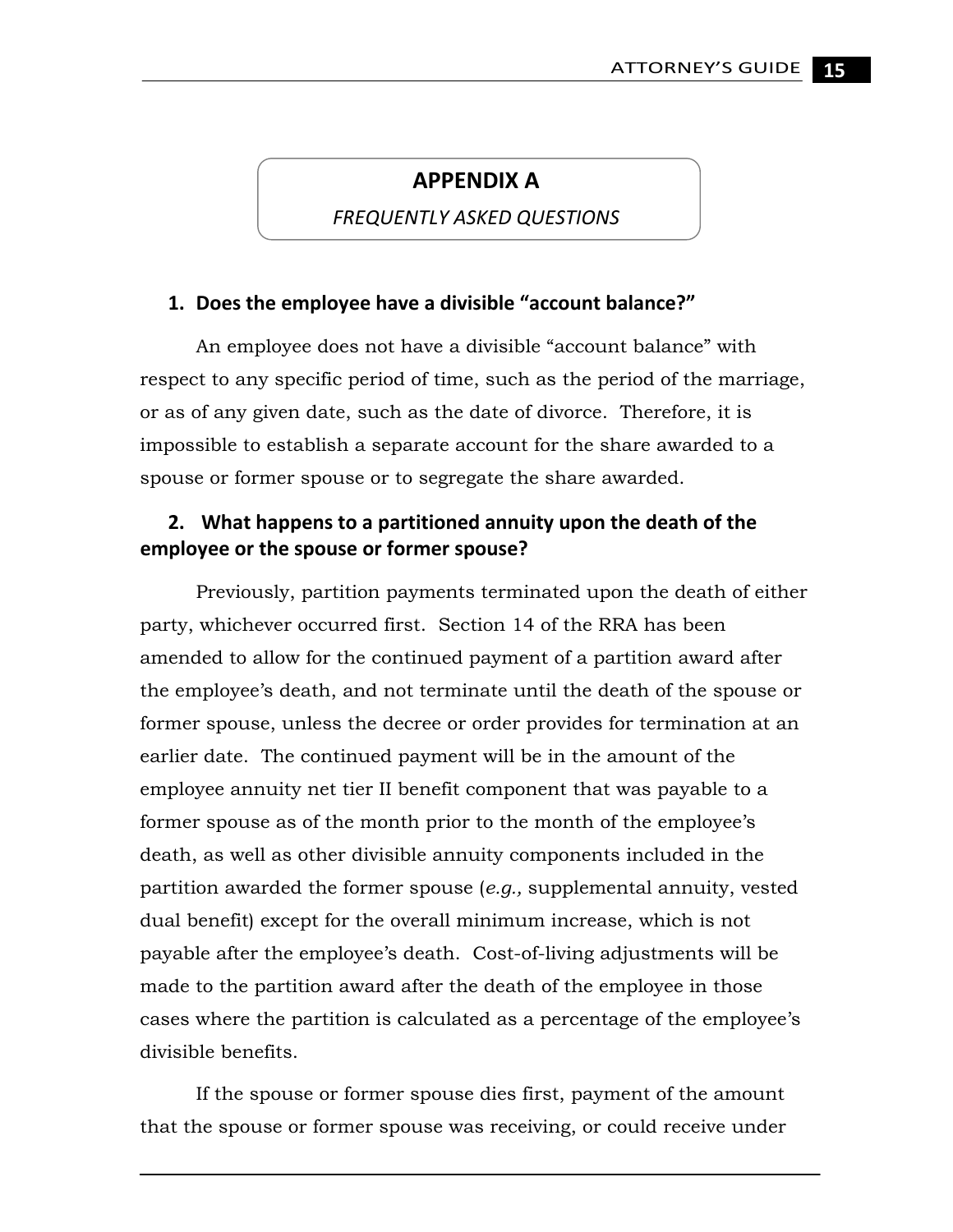the order, reverts to the employee as his or her property and does not become the property of the estate of the spouse or former spouse. The spouse or former spouse may qualify for payment of a survivor annuity under the RRA upon the death of the employee. The estimated amount of this annuity is equal to the tier I annuity component minus any social security benefit to which the surviving divorced spouse may be eligible to receive. Any state court determination as to who is the surviving divorced spouse will be disregarded by the RRB.

In addition to the above, The Worker, Retiree, and Employer Recovery Act of 2008 (Public Law 110-458), eliminated the requirement that an employee be entitled to an annuity in order for a partition to be paid, and furthermore, now allows payment of a partition award beyond the employee's death to all partition recipients. However, these payments may not begin before the month in which the following three conditions are met: 1) the employee has completed 10 years of railroad service (or 5 years of railroad service after December 31, 1995); 2) the former spouse is age 62; and 3) the employee also is 62, or if deceased, would have been 62.

#### **3. What is the maximum amount that can be awarded in a state court order partitioning the employee's benefits?**

The RRA does not set or limit the amount that a court may award to a spouse or former spouse as his or her share of the employee's divisible benefits, except that an amount greater than the amount of the divisible benefits may not be awarded. Rather, the court sets the award by applying relevant state domestic relations law or by approving the provisions of a property settlement agreement between the parties.

#### **4. Can the RRB be joined as a party to a divorce action?**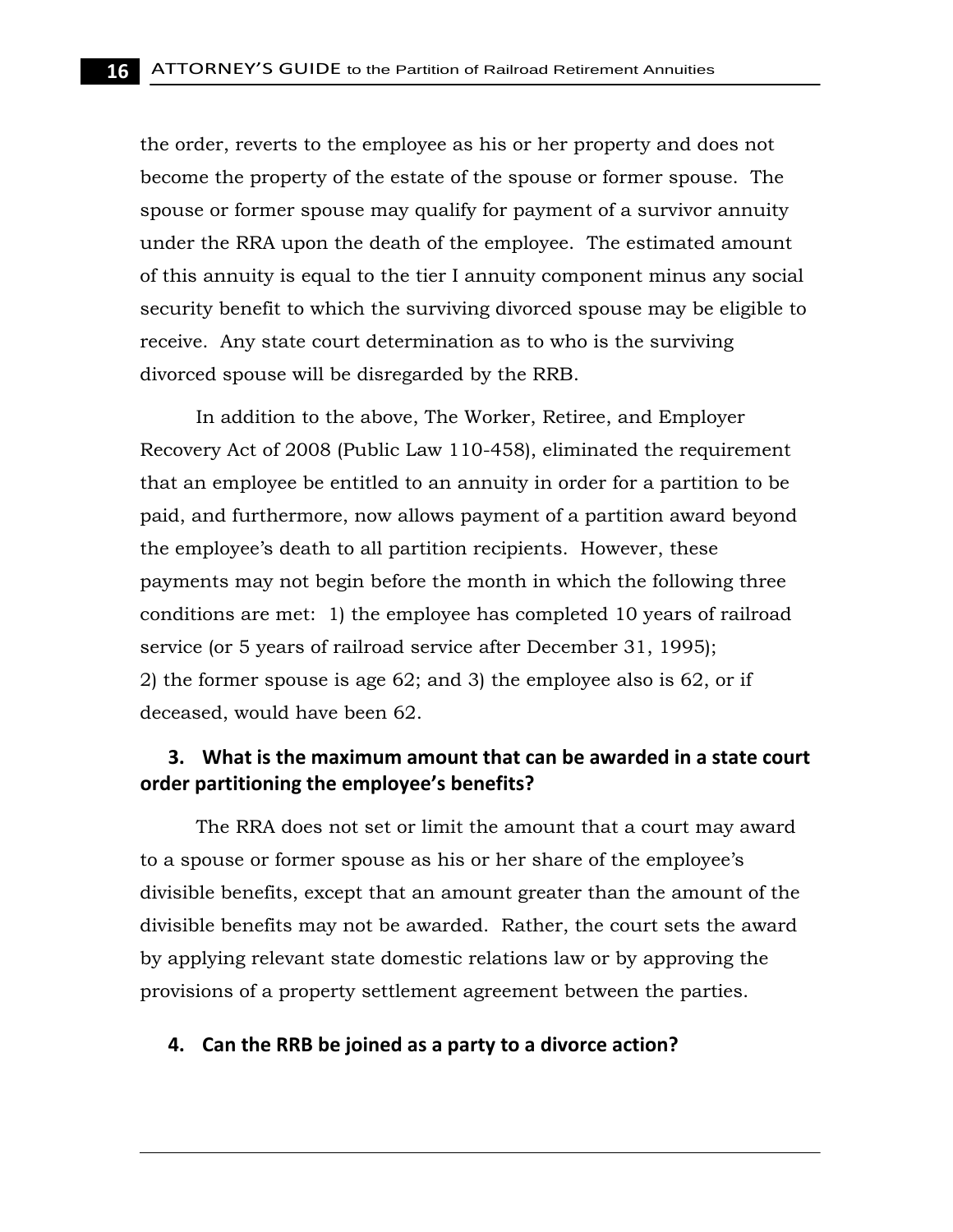No. The RRB cannot be joined as a party to any action for divorce, separation, or annulment. As an agency of the Federal government, the RRB is immune from suit in state domestic relations actions and the records it maintains are not subject to subpoena by the court.

## **5. Can the RRB report whether an employee has a profit sharing plan, 401(k) plan, or other similar monetary asset through his or her railroad employer?**

No. The RRB does not maintain any such information. Questions about stock options, deferred savings plans, employee stock ownership plans, life insurance, etc., should be directed to the employee's railroad employer. The only information the RRB can supply is information about the employee's actual or potential right to receive an annuity under the RRA. The amount of any actual or estimated annuity payments under the RRA may also be reported in connection with a state court action for divorce, legal separation or annulment.

## **6. Does remarriage of the former spouse affect payment of the amount of the partition?**

Remarriage would have no effect unless the court order that granted the partition requires termination of payment upon remarriage. Since the partitioned amount is an "award of property" and not a "benefit" that could be affected by remarriage, the partition payment is ordinarily payable regardless of the marital status of either party.

## **7. Does an employee's marriage have to last at least 10 years before a court can order a partition of his or her annuity?**

No. While the length of marriage of the parties may be relevant to the court in distributing the marital property, it is not relevant as to whether the divisible components of an employee's annuity are subject to division by the court. (As explained in Appendix D, the length of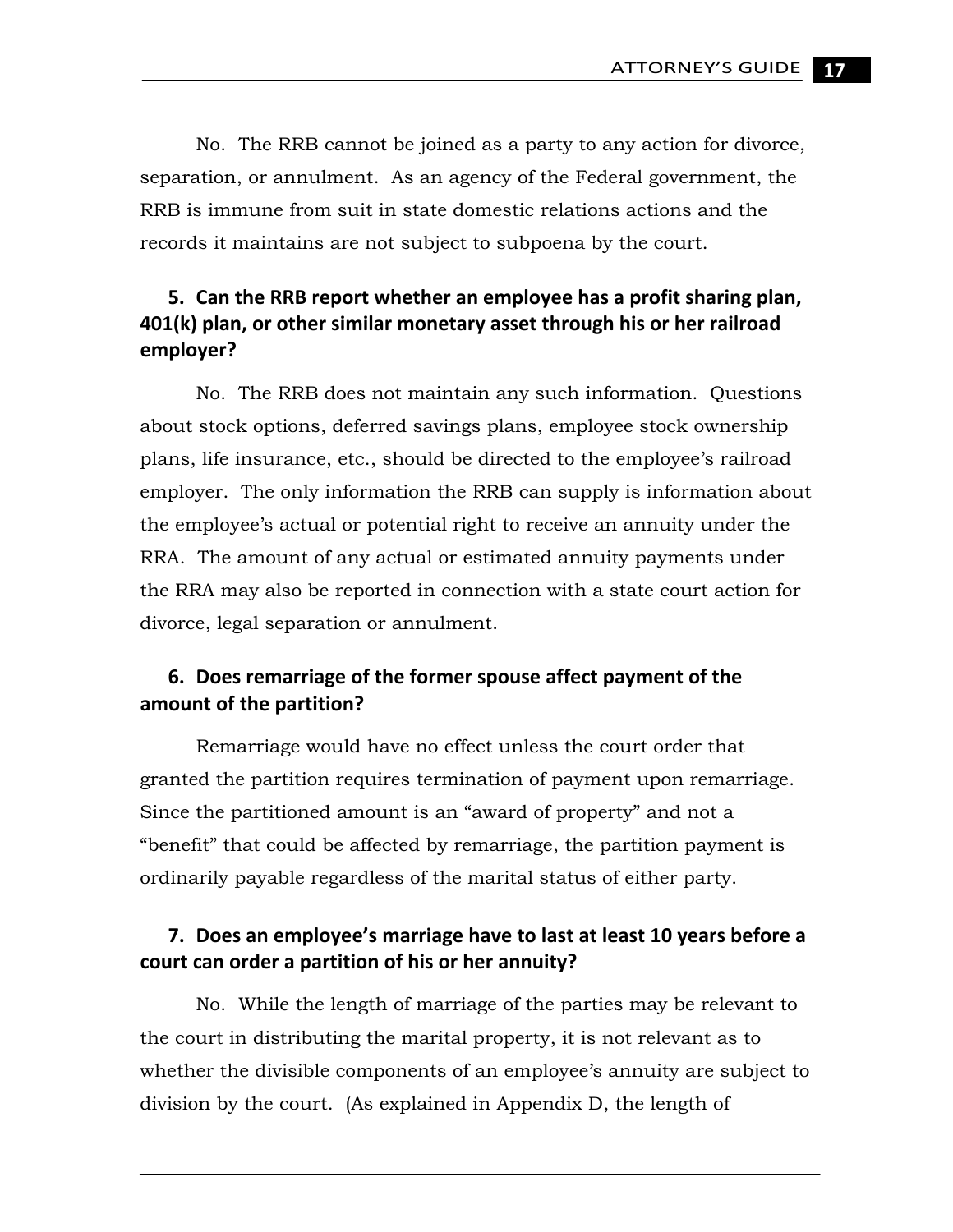marriage of the parties is relevant to whether a divorced spouse is eligible for a divorced spouse annuity under the RRA.)

#### **8. What is the difference between a divorced spouse annuity and a partition award?**

Under the RRA the former spouse of an employee may become eligible for a divorced spouse annuity in his or her own right. The divorced spouse annuity is a matter of Federal law and causes *no reduction* in the retirement annuity payable to the railroad employee. In addition, no state court may determine the entitlement of a person to a divorced spouse annuity. In order to be eligible for a divorced spouse annuity, the former spouse must meet certain statutory requirements that are detailed in Appendix D. The divorced spouse annuity is not payable if the former spouse is married. The divorced spouse annuity may be payable even though the employee is not yet entitled to an annuity under the RRA, or is entitled but the employee's annuity is not payable due to work or earnings.

A partition award is a specified payment of a portion of the employee's divisible components of his or her annuity pursuant to a court order, which results in a reduction in the annuity paid to the employee. A partition award is not payable for any month in which payment of the employee's annuity is suspended due to work, earnings or to recover an overpayment.

## **9. Can a spouse, former spouse or surviving divorced spouse receive both a partition award and an annuity based on his or her relationship to the employee?**

Yes. The spouse, divorced spouse or surviving divorced spouse annuity is payable to qualified individuals based upon the provisions of the RRA, and a court cannot affect entitlement to such annuity. The partition award is payable according to the terms of a valid court decree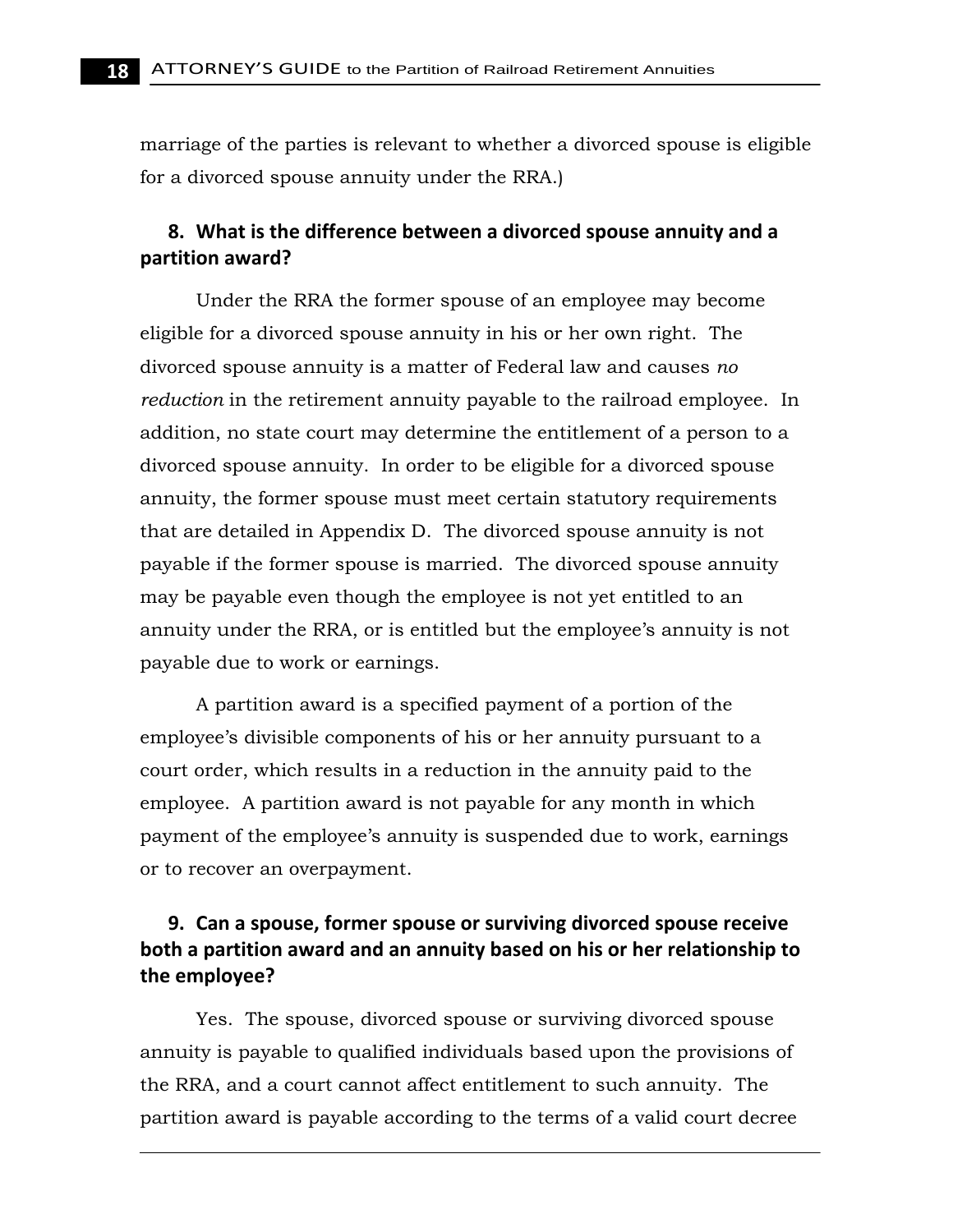or order and is not affected by the payment of an annuity under the RRA to the spouse or former spouse.

#### **10. Will the RRB "pre‐approve" a draft court order dividing an employee's annuity under the RRA?**

Yes, the Office of General Counsel will review draft orders. Such orders may be mailed to the Office of General Counsel, U.S. Railroad Retirement Board, 844 North Rush Street, Chicago IL 60611-1275. Draft orders may also be faxed to the Office of General Counsel at 312-751-7102. While final orders may be submitted via fax, a certified copy of the document must follow in order for the RRB to be properly served (20 CFR 295.3(d)).

#### **11. What is the difference between a surviving divorced spouse annuity and a partition payable after the employee's death?**

A surviving divorced spouse annuity is a monthly benefit payable to a surviving former spouse based on the provisions of the RRA, with the eligibility requirements found in 20 CFR 216.62. Eligibility for a surviving divorced spouse annuity, like all survivor annuity eligibility under the RRA, requires that the employee have a current connection with the railroad industry at the time of his or her death. (Current connection requirements are explained in 20 CFR Part 216, Subpart B.)

The Worker, Retiree, and Employer Recovery Act of 2008 (Public Law 110-458) eliminated the requirement that an employee be entitled to an annuity in order for a partition to be paid, and furthermore, now allows payment of a partition award beyond the employee's death to all partition recipients. However, these payments may not begin before the month in which the following three conditions are met: 1) the employee has completed 10 years of railroad service (or 5 years of railroad service after December 31, 1995); 2) the former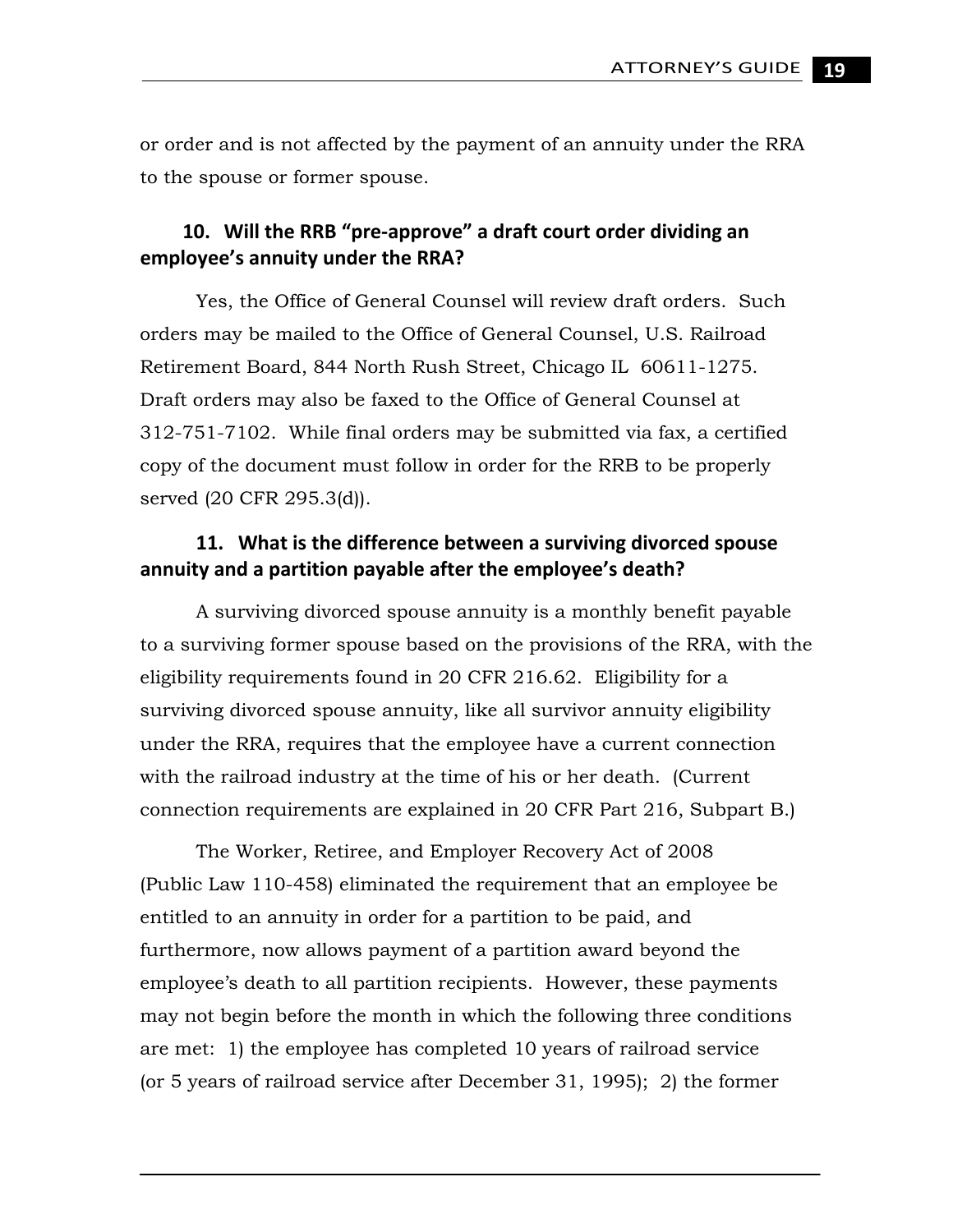spouse is age 62; and 3) the employee also is 62, or if deceased, would have been 62.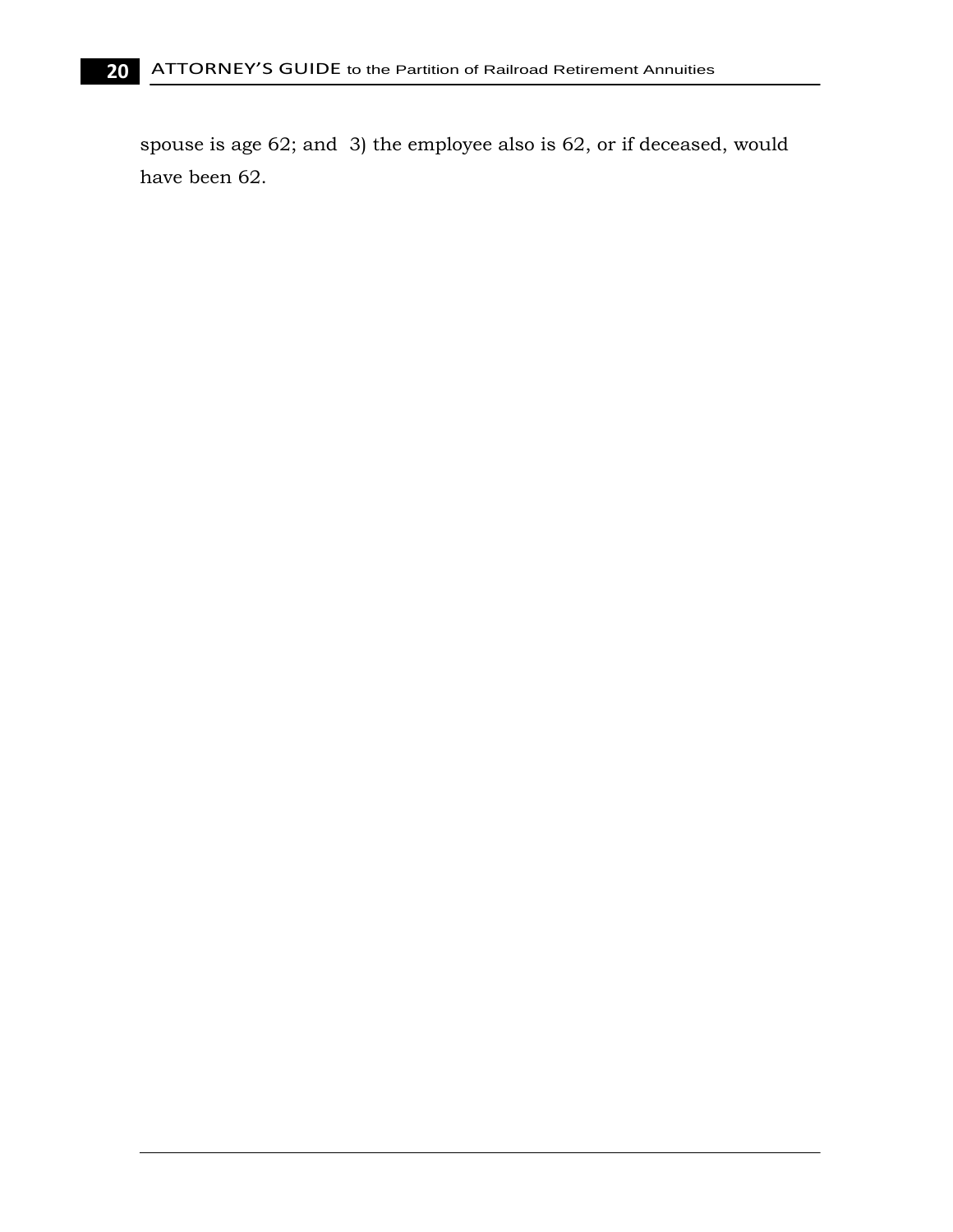## **APPENDIX B**

#### *SAMPLE AWARD LANGUAGE*

As explained previously, a partition award may be accomplished by including the appropriate language in the divorce decree itself. Provided below are three sample paragraphs containing award language consistent with the regulations of the RRB. The sample paragraph entitled "Formula Award" provides an equal division of property in proportion to the period of the marriage, but may be revised to produce a different result.

**IMPORTANT**: Be certain to review the "Additional Considerations" following the sample paragraphs.

#### **Formula Award**

[SPOUSE'S NAME] is awarded, and the Railroad Retirement Board is directed to pay, an interest in the portion of [EMPLOYEE'S NAME] benefits under the Railroad Retirement Act (45 U.S.C. §§ 231-231v) which may be divided as provided by section 14 of that Act (45 U.S.C. § 231m). [SPOUSE'S NAME] share shall be computed by multiplying the divisible portion of [EMPLOYEE'S NAME] monthly benefit by a fraction, the numerator of which is the number of months [EMPLOYEE'S NAME] worked for a railroad employer during the period of the marriage [MONTH/YEAR] through [MONTH/YEAR], and the denominator of which shall be [EMPLOYEE'S NAME] total number of months employed by a railroad employer at retirement, and then dividing the product by two.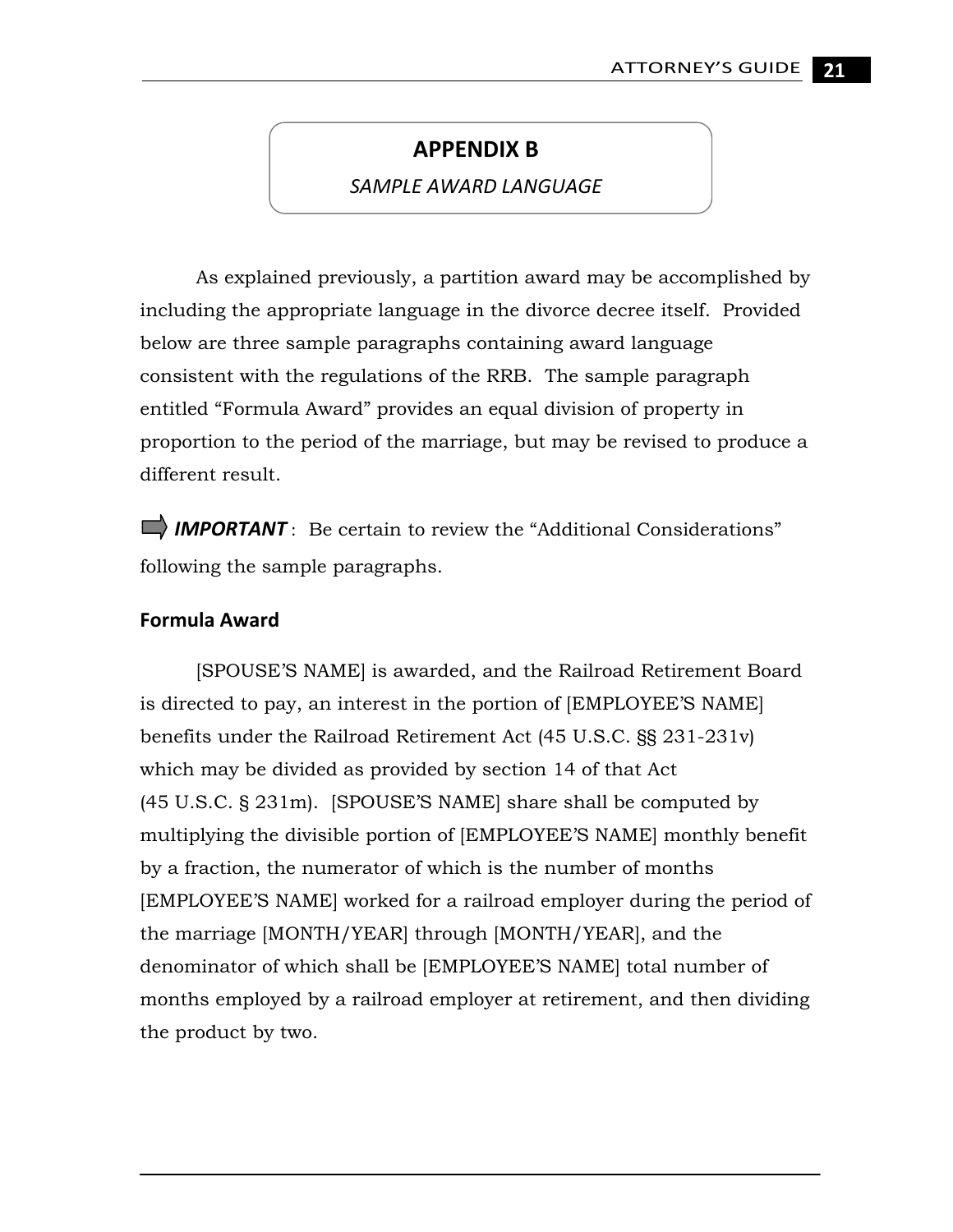#### **Percentage Award**

[SPOUSE'S NAME] is awarded, and the Railroad Retirement Board is directed to pay, an interest in the portion of [EMPLOYEE'S NAME] benefits under the Railroad Retirement Act (45 U.S.C. §§ 231-231v) which may be divided as provided by section 14 of that Act (45 U.S.C. § 231m). [SPOUSE'S NAME] share shall be computed as an amount equal to [PERCENTAGE] of [EMPLOYEE'S NAME] monthly divisible benefits.

*NOTE*.‐‐Caution should be taken when using the "Percentage Award" language to be certain such award will produce the intended result. If the order provides for a percentage award but does not specify a particular point in time, the award will be based upon all railroad service throughout the employee's career, regardless of the period of the marriage. If the order does specify that the percentage is awarded as of a specific date, the award will be based on the employee's railroad service through the specified date, regardless of the period of the marriage AND the award will be converted to a fixed dollar award (see below).

#### **Fixed Dollar Award**

[SPOUSE'S NAME] is awarded, and the Railroad Retirement Board is directed to pay, an interest in the portion of [EMPLOYEE'S NAME] benefits under the Railroad Retirement Act (45 U.S.C. §§ 231-231v) which may be divided as provided by section 14 of that Act (45 U.S.C. § 231m). [SPOUSE'S NAME] share shall be computed as an amount equal to [DOLLAR AMOUNT] of [EMPLOYEE'S NAME] monthly divisible benefits.

#### **Additional Considerations**

(1) *Divisible Components.--*The RRB will apply a valid partition award to the sum of all of the divisible components which make up the employee's monthly annuity, unless the court order specifies otherwise. The preceding sample paragraphs would result in dividing the sum of the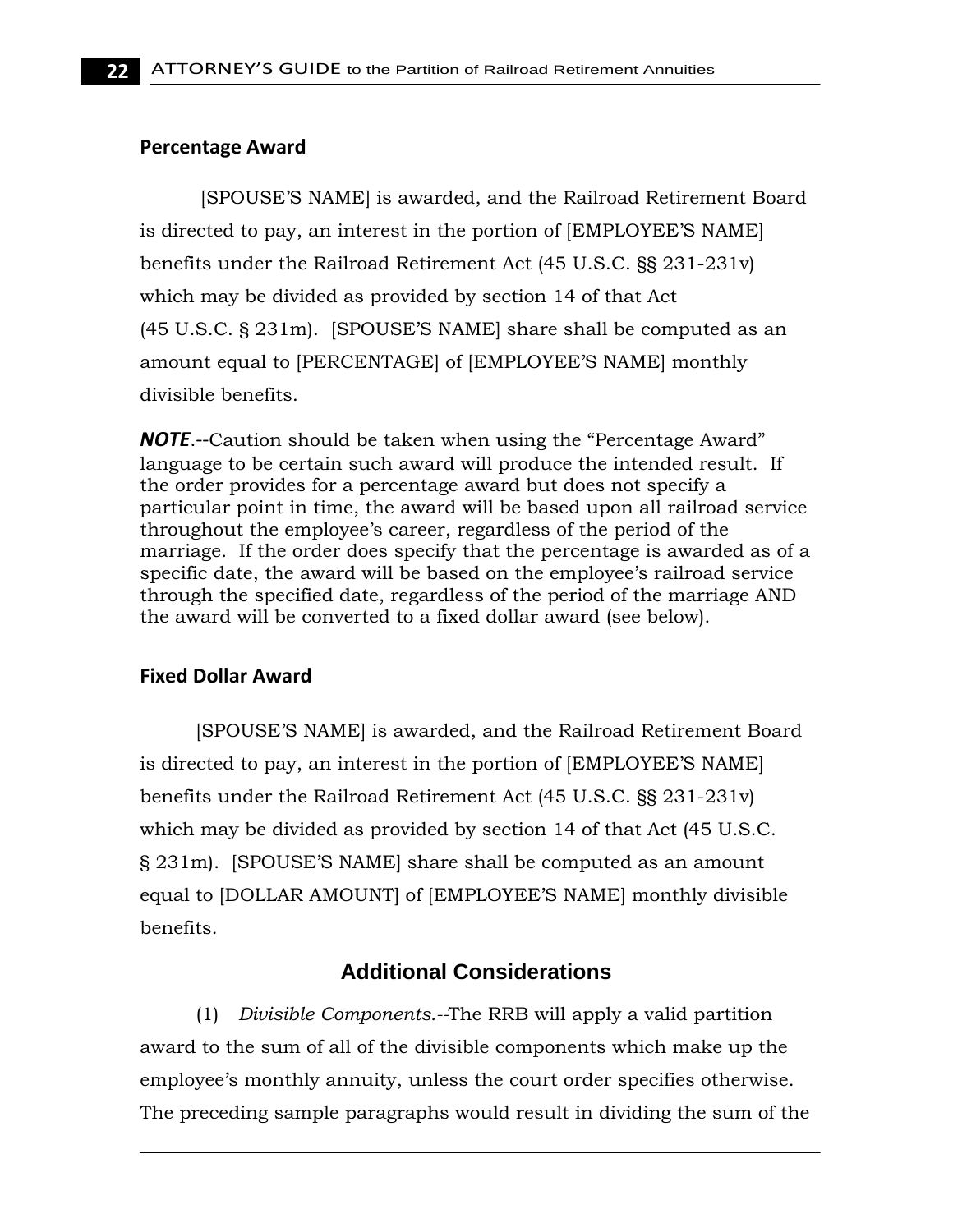employee's divisible components. If the parties wish to restrict the award to only one divisible component, the phrase "divisible" in the preceding sample paragraphs should be replaced with the component which the parties wish to divide.

(2) *Disability Annuity*.--Unless the decree or order expressly exempts a disability annuity from partition, the RRB will apply a partition award to either a retirement or disability annuity under the RRA. The parties may avoid partition of a disability annuity by a statement such as: "The parties expressly agree that this paragraph shall not apply to any disability annuity paid by the RRB.*"* The RRB will then partition the employee's disability annuity only upon its conversion to an age and service annuity at full retirement age.

(3) *Cost-of-living Adjustments*.--Under the "Formula Award" sample language noted previously, a pro-rata share of any cost-of-living increase in the employee's divisible benefits would also accrue to the spouse or former spouse through the month prior to the month of the employee's death. Under the "Percentage Award" sample language noted above, a share of any cost-of-living increase in the employee's divisible benefits would also accrue to the spouse or former spouse through the month prior to the employee's death, because the amount awarded is not awarded as of a particular point in time. However, if the order provides that a percentage is awarded as of a particular point in time, the award is converted to a fixed dollar award. Cost-of-living increases do not accrue to the spouse or former spouse where the award is a fixed dollar amount.

If language such as that shown above is not included in the court decree, a separate order will be needed to achieve a partition of the divisible portion of the employee's annuity. A sample court order is set forth in Appendix C.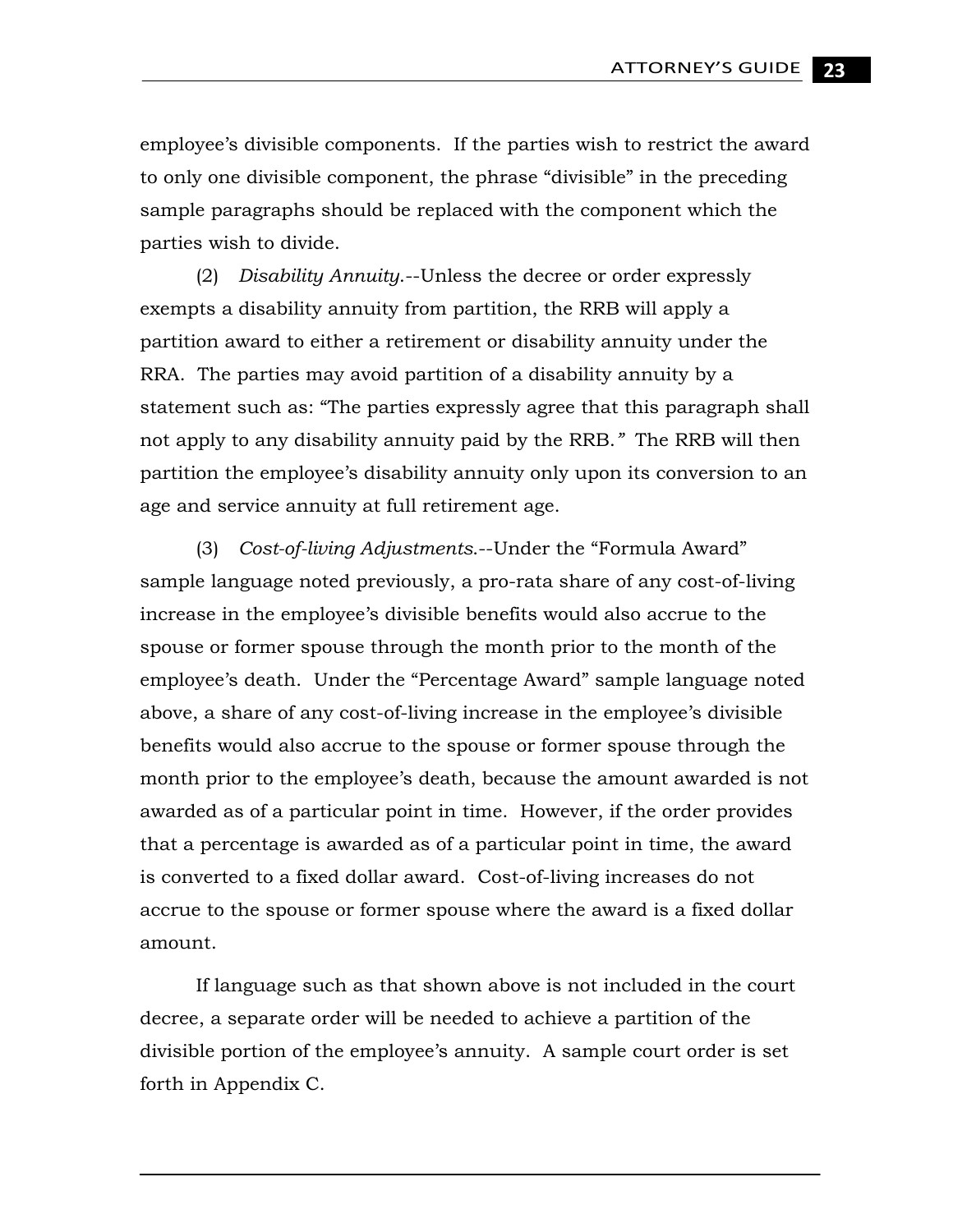## **APPENDIX C**

#### *SAMPLE COURT ORDER*

## **[CASE CAPTION]**

#### **ORDER DIVIDING RAILROAD RETIREMENT BENEFITS**

1. The purpose of this order is to divide [EMPLOYEE'S NAME] non-tier I benefits under the Railroad Retirement Act as part of a final distribution of property between the parties. The parties in this action were divorced by order of this court entered [DATE].

2. The court finds in accord with the law of this state that [EMPLOYEE'S NAME] non-tier I benefits under the Railroad Retirement Act are marital/community property between the parties and may be allocated by order of this court. The Railroad Retirement Act prohibits any allocation of [EMPLOYEE'S NAME] tier I benefits. The U.S. Railroad Retirement Board administers the Railroad Retirement Act.

3. a. The name and address of the employee are:

b. The name and address of the spouse/former spouse are:

4. It is therefore ordered that: [Insert award paragraph; see sample language in Appendix B.]

5. A court-certified copy of this order shall be served upon the General Counsel, U.S. Railroad Retirement Board, 844 North Rush Street, Chicago, Illinois 60611-1275.

6. So ordered this  $\qquad \qquad$  of  $\qquad \qquad$  20.

*Judge* 

*Attorney for employee*  [NAME AND ADDRESS OF LAW FIRM] *Attorney for spouse*  [NAME AND ADDRESS OF LAW FIRM]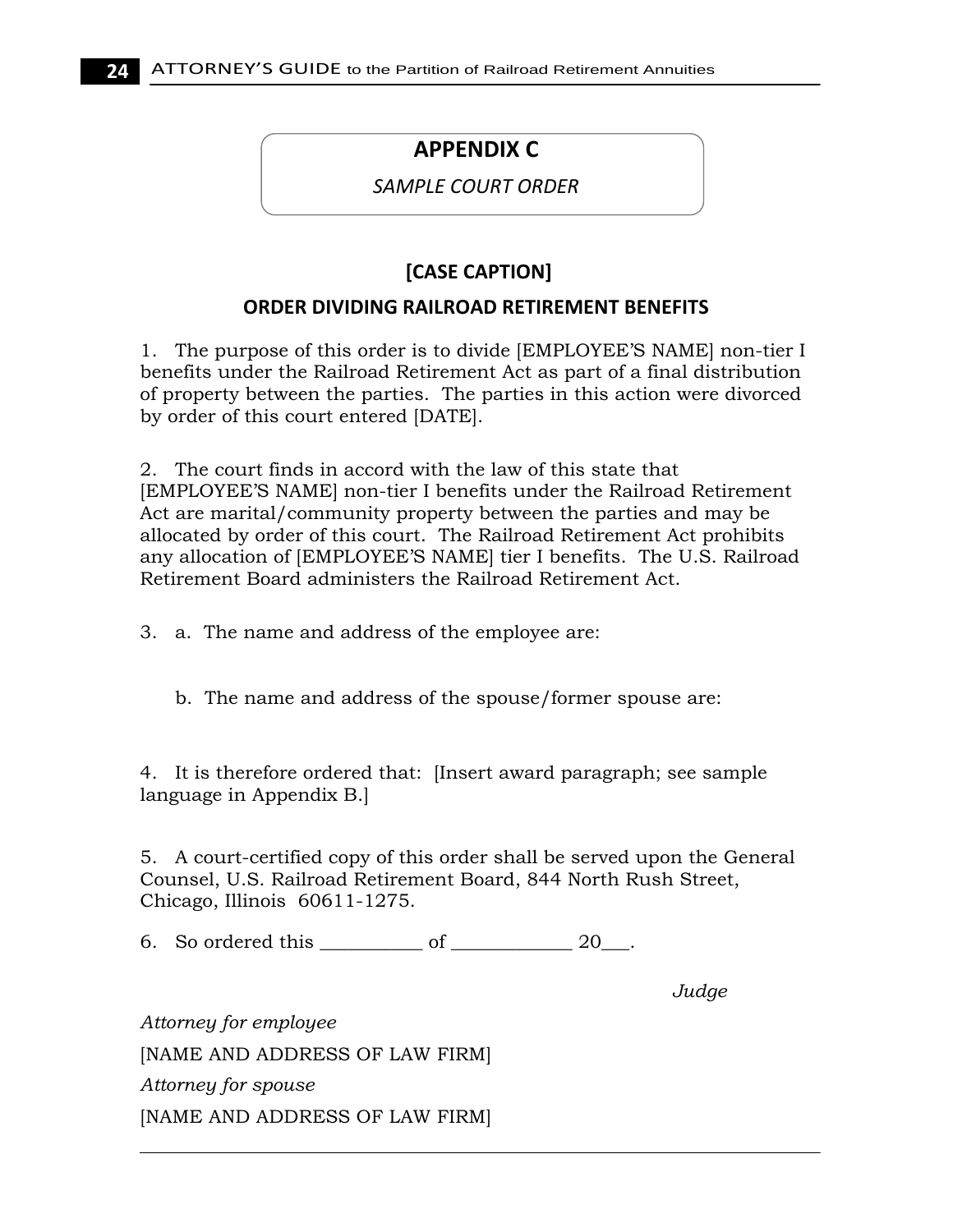## **APPENDIX D**

 *RRB FORM G‐177c*

| United States of America<br>Railroad Retirement Board                                                                                                                                            |                                                                                                                                                                                                         |                                                                                                                                 | Form G-177C (08-07)                                                                                                                                                       |            |                                                                                                                                                                                                                                    |
|--------------------------------------------------------------------------------------------------------------------------------------------------------------------------------------------------|---------------------------------------------------------------------------------------------------------------------------------------------------------------------------------------------------------|---------------------------------------------------------------------------------------------------------------------------------|---------------------------------------------------------------------------------------------------------------------------------------------------------------------------|------------|------------------------------------------------------------------------------------------------------------------------------------------------------------------------------------------------------------------------------------|
|                                                                                                                                                                                                  |                                                                                                                                                                                                         | <b>General Conditions Under Which a Person is Entitled</b><br>to a Railroad Retirement Divorced Spouse Annuity                  |                                                                                                                                                                           |            |                                                                                                                                                                                                                                    |
| Age<br>Requirement                                                                                                                                                                               | When all eligibility requirements are met and you file an application, a divorced spouse annuity<br>based on your age can begin as explained in Chart 1. Chart 2 explains Full Retirement Age<br>(FRA). |                                                                                                                                 |                                                                                                                                                                           |            |                                                                                                                                                                                                                                    |
|                                                                                                                                                                                                  |                                                                                                                                                                                                         | <b>CHART 1 - DETERMINING YOUR AGE REQUIREMENT</b>                                                                               |                                                                                                                                                                           |            |                                                                                                                                                                                                                                    |
|                                                                                                                                                                                                  | If the employee<br>is at least:                                                                                                                                                                         | And you are age 62<br>and one month and                                                                                         | And the employee                                                                                                                                                          |            | Your annuity will                                                                                                                                                                                                                  |
| Age 62 and has 120 months of<br>1995 and an SSA Insured Status.                                                                                                                                  | railroad service: or 60 months after                                                                                                                                                                    | Divorced less than<br>2 years                                                                                                   | Is receiving an<br>annuity                                                                                                                                                | Age (FRA). | Have an age reduction if you retire<br>before attaining your Full Retirement                                                                                                                                                       |
| Age 62 and has 120 months of                                                                                                                                                                     | railroad service: or 60 months after                                                                                                                                                                    | Divorced 2 or more<br>years                                                                                                     | May or may not<br>be receiving an                                                                                                                                         |            | Have an age reduction if you retire                                                                                                                                                                                                |
| Full<br>Retirement                                                                                                                                                                               |                                                                                                                                                                                                         |                                                                                                                                 | annuity                                                                                                                                                                   | Age (FRA). | before attaining your Full Retirement<br>Your Full Retirement Age (FRA) is the age at which you can receive a full divorced spouse<br>annuity (not reduced for early retirement). FRA is age 65 for persons born before January 2. |
| 1995 and an SSA Insured Status.<br>Age (FRA)                                                                                                                                                     | Chart 2.                                                                                                                                                                                                | FRA also affects the amount of non-railroad earnings you can earn after the annuity<br>beginning date, as explained in Chart 3. |                                                                                                                                                                           |            | 1938. FRA for persons born after January 1, 1938, will gradually increase as illustrated in                                                                                                                                        |
|                                                                                                                                                                                                  |                                                                                                                                                                                                         | <b>CHART 2 - DETERMINING YOUR FULL RETIREMENT AGE</b>                                                                           |                                                                                                                                                                           |            |                                                                                                                                                                                                                                    |
| If you were born:<br>Before 1-2-1938<br>1-2-1938 thru 1-1-1939<br>1-2-1939 thru 1-1-1940<br>1-2-1940 thru 1-1-1941<br>1-2-1941 thru 1-1-1942<br>1-2-1942 thru 1-1-1943<br>1-2-1943 thru 1-1-1955 |                                                                                                                                                                                                         | then your FRA is:<br>65<br>65 and 2 months<br>65 and 4 months<br>65 and 6 months<br>65 and 8 months<br>65 and 10 months<br>66   | If you were born:<br>1-2-1955 thru 1-1-1956<br>1-2-1956 thru 1-1-1957<br>1-2-1957 thru 1-1-1958<br>1-2-1958 thru 1-1-1959<br>1-2-1959 thru 1-1-1960<br>1-2-1960 and later |            | then your FRA is:<br>66 and 2 months<br>66 and 4 months<br>66 and 6 months<br>66 and 8 months<br>66 and 10 months<br>67                                                                                                            |
| Marriage<br>Requirements                                                                                                                                                                         |                                                                                                                                                                                                         | divorce decree and you must meet each of the following requirements:<br>preceding the date of your final divorce decree; and,   |                                                                                                                                                                           |            | In order to qualify for a divorced spouse annuity, your marriage must have ended by a final<br><sup>1</sup> You were married to the railroad employee for at least 10 consecutive years immediately                                |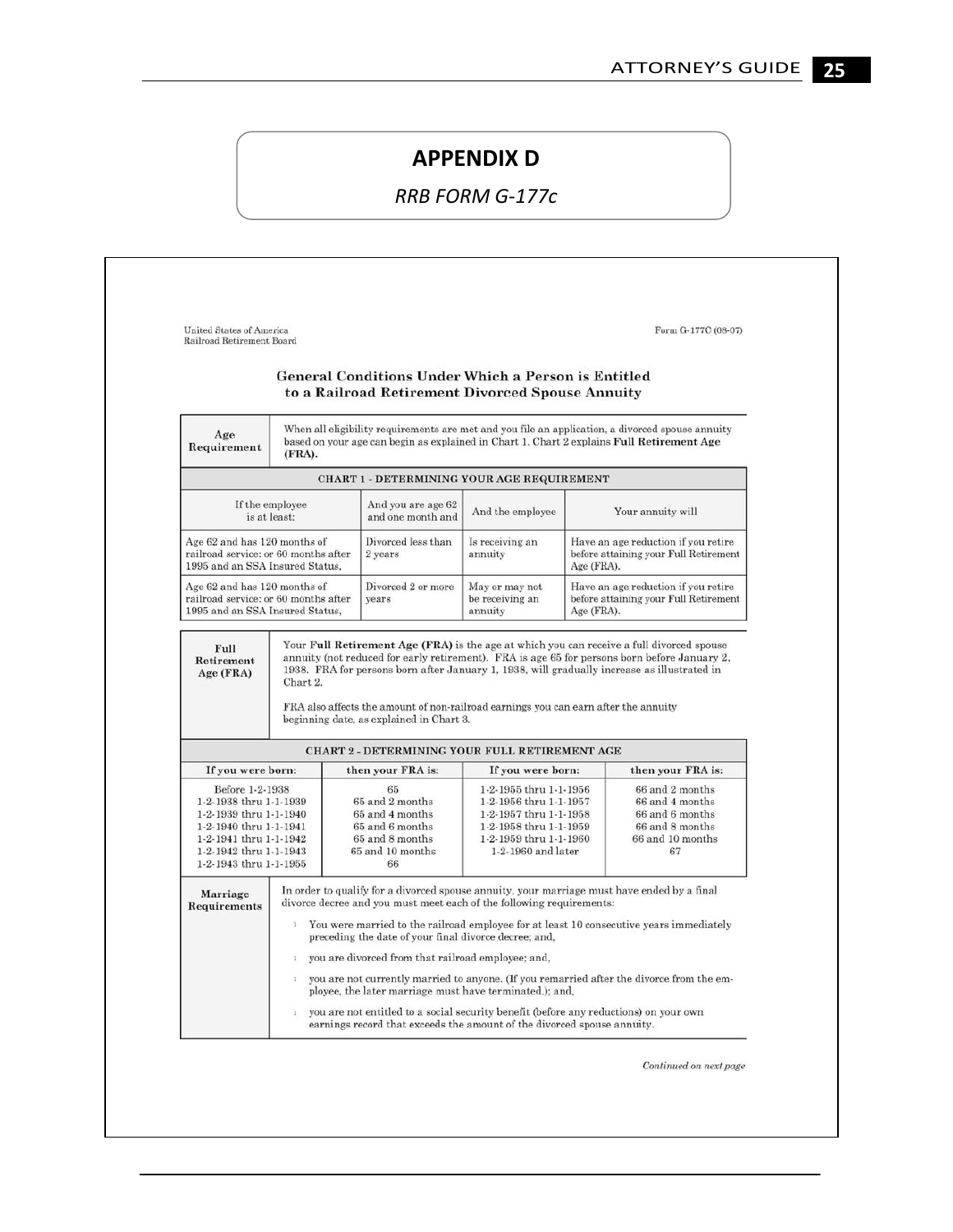## **APPENDIX D**

 *RRB FORM G‐177c‐‐Continued*

|                                                                                                                                                        |                                                                                                                                                                                                                                                                                                                                                                                                                                                                                                                                                                             | <b>General Conditions Under Which a Person is Entitled</b><br>to a Railroad Retirement Divorced Spouse Annuity (cont.)                                                                                                                                                            |                                                               |  |  |  |
|--------------------------------------------------------------------------------------------------------------------------------------------------------|-----------------------------------------------------------------------------------------------------------------------------------------------------------------------------------------------------------------------------------------------------------------------------------------------------------------------------------------------------------------------------------------------------------------------------------------------------------------------------------------------------------------------------------------------------------------------------|-----------------------------------------------------------------------------------------------------------------------------------------------------------------------------------------------------------------------------------------------------------------------------------|---------------------------------------------------------------|--|--|--|
| <b>SSA Insured</b><br><b>Status</b>                                                                                                                    |                                                                                                                                                                                                                                                                                                                                                                                                                                                                                                                                                                             | If the employee's annuity is based on 60-119 months of railroad service after 1995, you qualify<br>for a divorced spouse annuity if the employee has an SSA Insured Status based on combined<br>railroad and social security earnings. The employee has an SSA insured status if: |                                                               |  |  |  |
|                                                                                                                                                        |                                                                                                                                                                                                                                                                                                                                                                                                                                                                                                                                                                             | 1. the employee has at least 40 quarters of coverage in age and service cases; or                                                                                                                                                                                                 |                                                               |  |  |  |
|                                                                                                                                                        | 2. the employee has a Disability Freeze (D/F) under SSA rules in disability cases. (See<br>Booklet RB-1D Employee Disability Benefits for an explanation of a D/F.) The D/F<br>cannot be deemed.                                                                                                                                                                                                                                                                                                                                                                            |                                                                                                                                                                                                                                                                                   |                                                               |  |  |  |
| Reductions<br>for Non-<br>Railroad<br><b>Earnings</b>                                                                                                  | Your benefits are not reduced for your non-railroad earnings if you are receiving social security<br>benefits.<br>Otherwise, the Annual Earnings Exempt Amount is the amount of non-railroad earnings<br>you can have in a calendar year without losing part of your benefit. Use Chart 2 to deter-<br>mine your Full Retirement Age (FRA). Then refer to Chart 3 below and Form G-77a How<br>Earnings Affect Payment of Retirement Annuities. The employee's non-railroad earnings<br>over the Annual Earnings Exempt Amount for the employee's age group may also cause a |                                                                                                                                                                                                                                                                                   |                                                               |  |  |  |
|                                                                                                                                                        |                                                                                                                                                                                                                                                                                                                                                                                                                                                                                                                                                                             | reduction in your benefit.                                                                                                                                                                                                                                                        |                                                               |  |  |  |
|                                                                                                                                                        |                                                                                                                                                                                                                                                                                                                                                                                                                                                                                                                                                                             | CHART 3 - DETERMINING YOUR ANNUAL EARNINGS EXEMPT AMOUNT                                                                                                                                                                                                                          |                                                               |  |  |  |
| For a year in which:                                                                                                                                   |                                                                                                                                                                                                                                                                                                                                                                                                                                                                                                                                                                             | You may lose up to \$1 in benefits for every:                                                                                                                                                                                                                                     | The reduction:                                                |  |  |  |
| you attain Full Retirement<br>Age (FRA).                                                                                                               |                                                                                                                                                                                                                                                                                                                                                                                                                                                                                                                                                                             | \$3.00 of earnings over the Annual Earnings Exempt Amount<br>for your age group. However, your earnings are only counted<br>for months before the month in which you attain FRA.                                                                                                  | is removed effective the<br>month in which you attain<br>FRA. |  |  |  |
| you are under your FRA<br>for the entire year,                                                                                                         |                                                                                                                                                                                                                                                                                                                                                                                                                                                                                                                                                                             | \$2.00 of earnings over the Annual Earnings Exempt Amount<br>for your age group.                                                                                                                                                                                                  | applies for the full year.                                    |  |  |  |
| you work outside the U.S.<br>for 45 or more hours per<br>month.                                                                                        |                                                                                                                                                                                                                                                                                                                                                                                                                                                                                                                                                                             | \$2.00 of earnings. There is no Annual Earnings Exempt Amount<br>for work outside the U.S. However, your earnings are only<br>counted for months before the month in which you attain FRA.                                                                                        | is removed effective the<br>month in which you attain<br>FRA. |  |  |  |
| When a<br><b>Divorced</b><br>Spouse                                                                                                                    | Your divorced spouse annuity is not payable for any month in which:                                                                                                                                                                                                                                                                                                                                                                                                                                                                                                         |                                                                                                                                                                                                                                                                                   |                                                               |  |  |  |
| you work for a railroad employer; or,<br>$1\,$<br><b>Annuity</b> is<br>you become entitled to an RRA employee annuity on your own earnings record that |                                                                                                                                                                                                                                                                                                                                                                                                                                                                                                                                                                             |                                                                                                                                                                                                                                                                                   |                                                               |  |  |  |
| not Payable                                                                                                                                            | exceeds your RRA divorced spouse annuity rate.                                                                                                                                                                                                                                                                                                                                                                                                                                                                                                                              |                                                                                                                                                                                                                                                                                   |                                                               |  |  |  |
| When a                                                                                                                                                 | Your divorced spouse annuity ends the month before the month in which:                                                                                                                                                                                                                                                                                                                                                                                                                                                                                                      |                                                                                                                                                                                                                                                                                   |                                                               |  |  |  |
| <b>Divorced</b><br>Spouse                                                                                                                              |                                                                                                                                                                                                                                                                                                                                                                                                                                                                                                                                                                             | <sup>1</sup> you die; or,                                                                                                                                                                                                                                                         |                                                               |  |  |  |
| Annuity<br>Ends                                                                                                                                        | the employee dies. (a surviving divorced spouse annuity may become payable at this<br>1<br>time); or,                                                                                                                                                                                                                                                                                                                                                                                                                                                                       |                                                                                                                                                                                                                                                                                   |                                                               |  |  |  |
|                                                                                                                                                        | $\mathbf{1}$                                                                                                                                                                                                                                                                                                                                                                                                                                                                                                                                                                | you marry; or,                                                                                                                                                                                                                                                                    |                                                               |  |  |  |
|                                                                                                                                                        | $\mathbf{1}$                                                                                                                                                                                                                                                                                                                                                                                                                                                                                                                                                                | you become entitled to SS benefits on your own earnings record that are greater than the                                                                                                                                                                                          |                                                               |  |  |  |
|                                                                                                                                                        |                                                                                                                                                                                                                                                                                                                                                                                                                                                                                                                                                                             | RRA divorced spouse annuity; or,                                                                                                                                                                                                                                                  |                                                               |  |  |  |

If you would like more information concerning divorced spouse annuities, please request Booklet RB-30  $Spouse/Divored$ <br>Spouse Annuity before you come in to file for your annuity. This booklet is available at www.rrb.gov.

Form G-177C (08-07)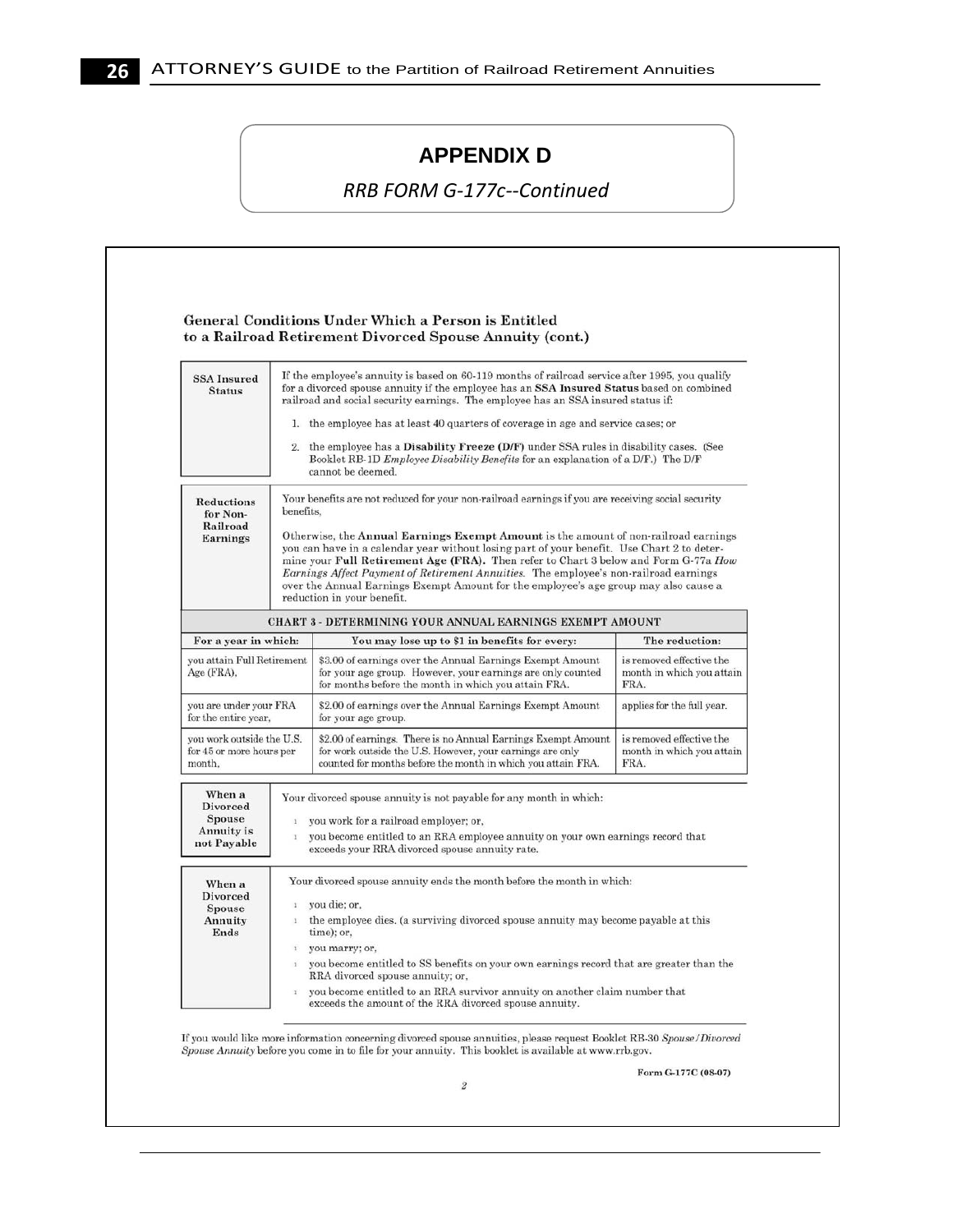## **APPENDIX E**

 *AGREEMENT OF SPOUSE OR FORMER SPOUSE*

Railroad Employee: \_\_\_\_\_\_\_\_\_\_\_\_\_\_\_\_\_\_\_\_\_\_\_

Railroad Employee's S.S.A. No.: XXX-XX-1234

\_\_\_\_\_\_\_\_\_\_\_\_\_\_\_\_\_\_\_\_\_\_\_\_\_\_\_\_\_\_\_.

I, \_\_\_\_\_\_\_\_\_\_\_\_\_\_\_\_\_\_\_\_\_, social security number \_\_\_\_\_\_\_\_\_\_\_\_\_\_, hereby claim the interest awarded to me in benefits payable to the above former railroad employee under the Railroad Retirement Act pursuant to the court document entered on [DATE], in the case entitled

I acknowledge that any payments to me pursuant to this claim are disbursements from the Treasury of the United States, and I agree to repay any erroneous payment made to me by the Railroad Retirement Board (RRB) pursuant to this agreement. I further acknowledge that no condition in the order or under relevant state law that requires termination of the payments made to me by the RRB pursuant to the order has occurred, and agree to inform the RRB if any such condition occurs in the future.

Signed:

Address:

Date:

*NOTE:* THE RRB WILL CONTACT YOU REGARDING PAYMENTS UNDER THE ORDER AT THE ADDRESS SHOWN ABOVE UNLESS A MORE RECENT ADDRESS APPEARS IN THE RECORDS MAINTAINED BY THE RRB UNDER THE SOCIAL SECURITY NUMBER OF THE ABOVE-NAMED RAILROAD EMPLOYEE. IF YOU HAVE NOT BEEN CONTACTED BY THE TIME YOU ATTAIN AGE 62, YOU SHOULD CONTACT THE RRB.

*Complete and return the form to:* 

U.S. Railroad Retirement Board Office of General Counsel 844 North Rush Street Chicago, IL 60611-1275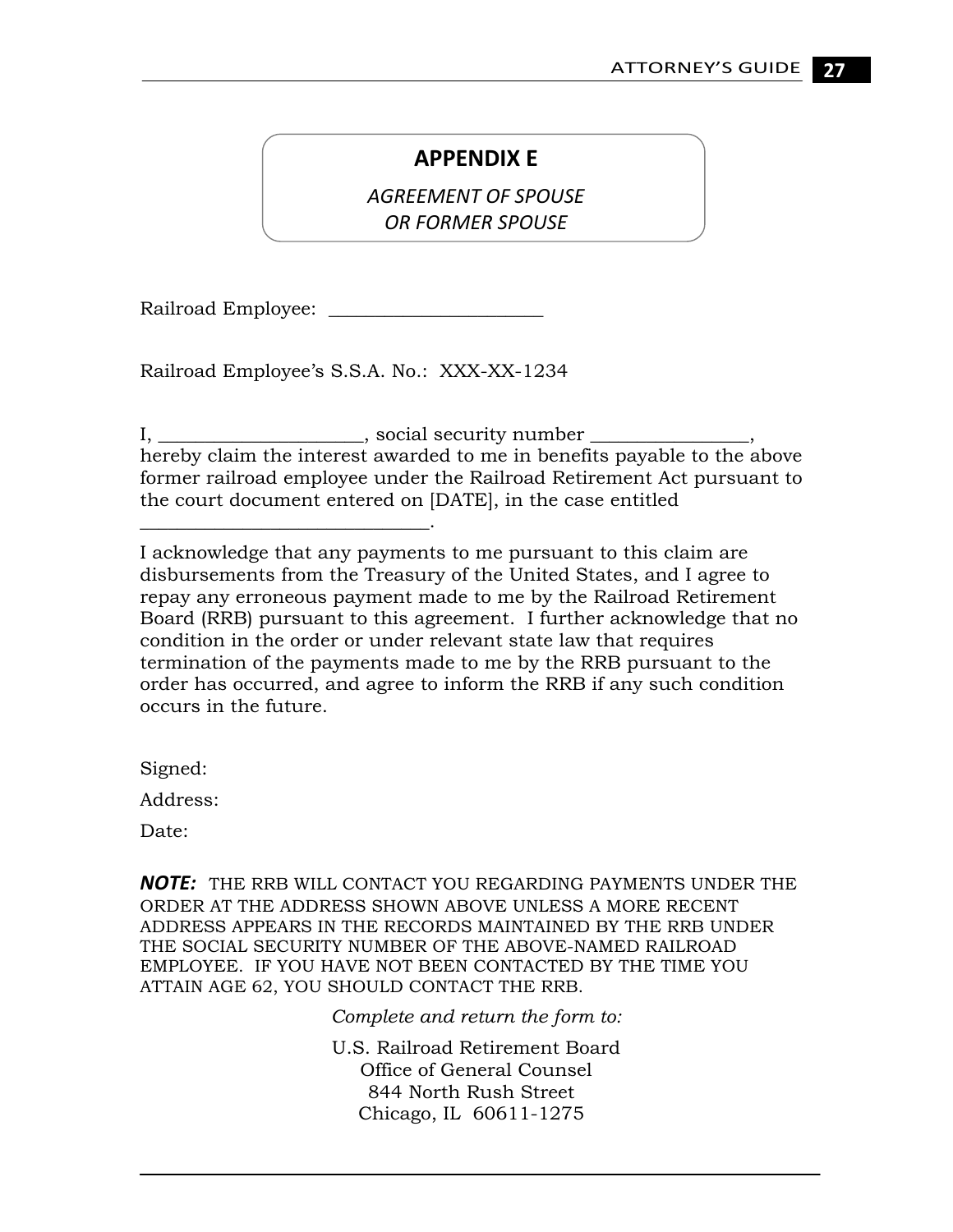**NOTES:**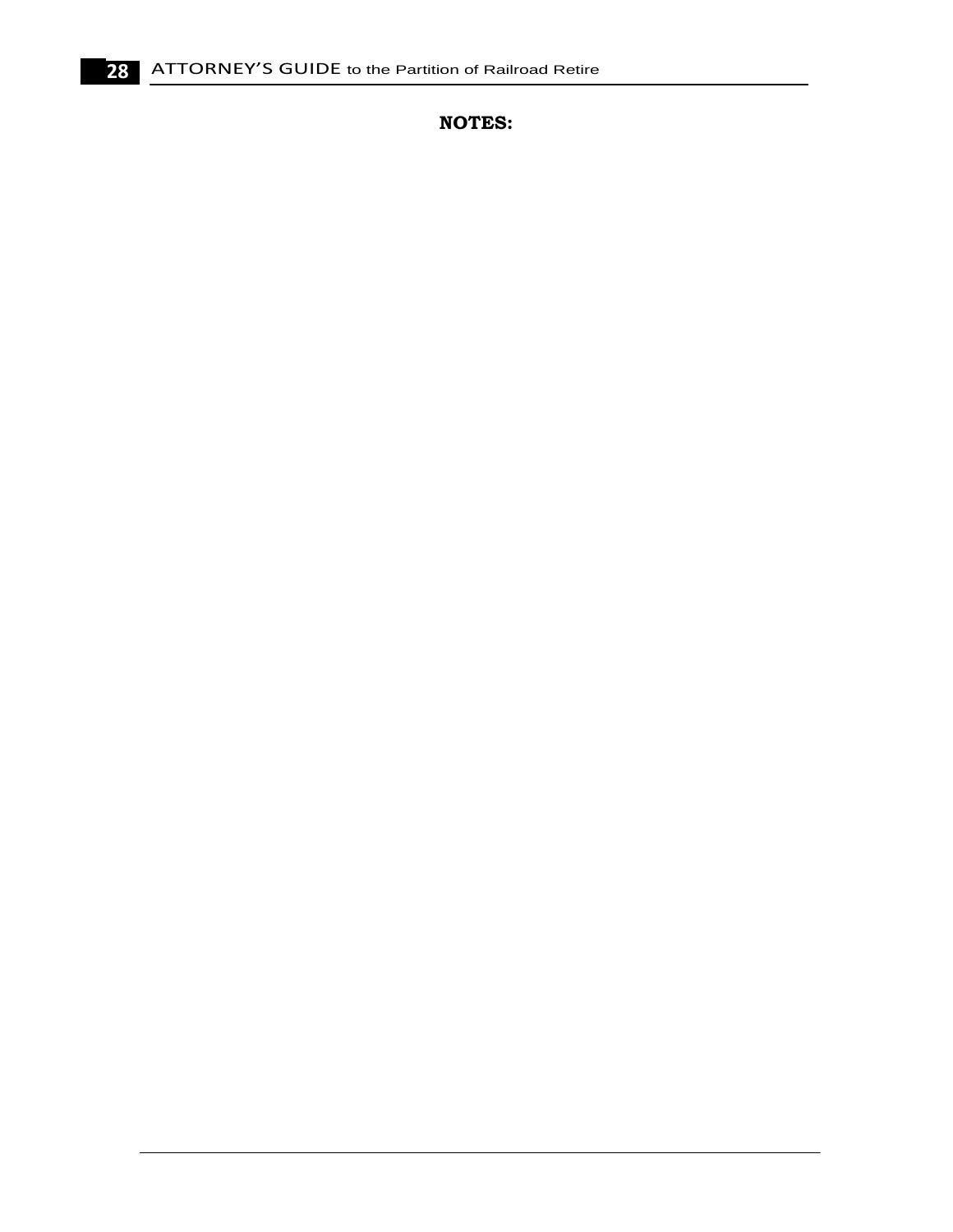## **U. S. Railroad Retirement Board**

Office of General Counsel 844 North Rush Street Chicago, IL 60611-1275

Phone: (312) 751-4948 Fax: (312) 751-7102 E-mail: [LAW@rrb.gov](mailto:LAW@rrb.gov)

**[www.rrb.gov](http://www.rrb.gov/)**